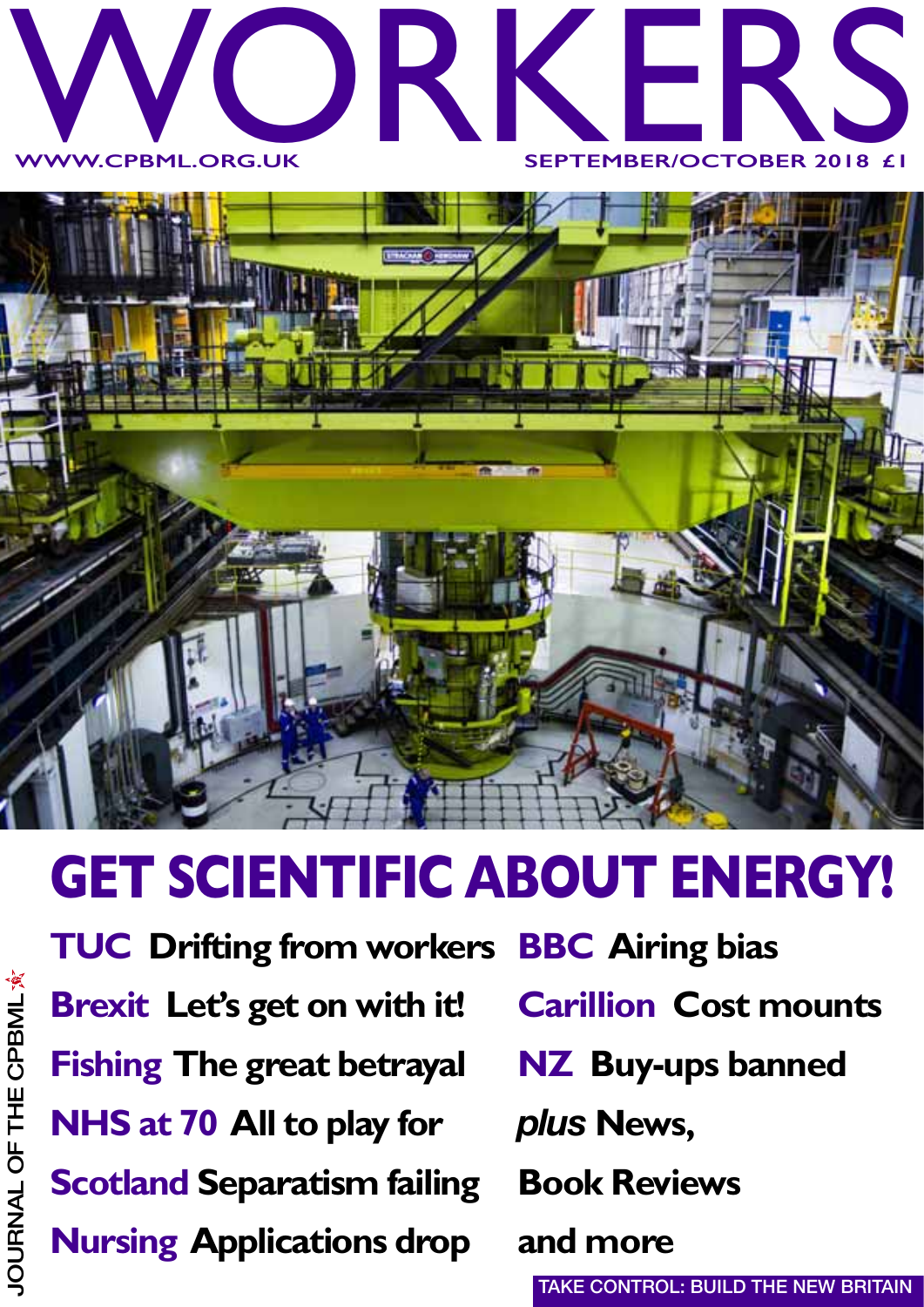# WORKERS Let's get on with it! **"**

**IT'S TIME to be blunt about the government's approach to leaving the European Union. It set out its policy in July after the infamous Chequers cabinet meeting, publishing what it called a White Paper. But it's more like a white flag.**

**It talks about "no direct" jurisdiction of the European Court, but it means almost total indirect jurisdiction (and, it turns out, probably some direct, too). It talks about ending free movement of labour, but introduces the weasel wording of a "mobility framework".** 

**It talks about a "common rulebook" for trade, but it turns out that there's nothing common about it at all: it's the EU's rulebook, and the government is seeking to tie Britain to it, permanently.**

**It talks about leaving the EU but it means staying under the EU's thumb. Call that Brexit? It's not.**

**As if the EU needed any encouragement to play tough! Now they think they can get Britain to abandon the idea of Brexit altogether.**

**But Brussels cannot be appeased. Its short-lived empire is crumbling, with open enmity between its members and its weapon of the free movement of labour under attack even in its heartland of Germany.** 

**The EU's desire to punish Britain is born out of weakness, not strength. It dare not make concessions to Britain, for fear it will have to do the same for border nations like Switzerland and even for its own members. It dare not make it easy for other members to leave.**

**It's starting to look as though this government's entire approach to Brexit has been a deception – from Theresa May's declaration during her campaign for the Conservative leadership that "Brexit means Brexit", through the "red lines" of Lancaster House speech in January 2017 and on to the Chequers statement.** 

**It looked so promising. She even set up a Department for Exiting the European Union, with David Davis, a Brexiteer, in charge. But then she neutered Davis and his department by handing negotiations over to a pet Civil Service mandarin – \_ a Remainer – even allowing Davis to prepare a White Paper while all along developing her own in secret.** 

**One thing is clear: a whole summer – actually a whole year at least – has been wasted. There have been no real negotiations, just manoeuvring inside the Conservative Party to seize the initiative back from those seeking to implement the referendum vote.**

**If they think the people of Britain will quail at the prospect of "no deal" – when actually the country voted to leave as soon as possible – they have another think coming. But now is the time for the people to make that clear, to show their anger. It's time to force the government to do what it said it would do, in the teeth of the Remain majority in parliament and indeed the cabinet.** We consider the computer of the solution of the solution of the solution of the solution of fuelling mathematic mathematic mathematic mathematic mathematic mathematic mathematic mathematic mathematic mathematic mathematic

**The Brexit process can no longer be a spectator sport. All must be involved if we are to put Brexit back on track. ■**

![](_page_1_Picture_13.jpeg)

WORKERS is published by the Communist Party of Britain (Marxist-Leninist)<br>78 Seymour Avenue, London N17 9EB. www.cpbml.org.uk @cpbml<br>Issue 208, September/October2018

![](_page_1_Picture_17.jpeg)

## **Contents – September/October 2018**

![](_page_1_Picture_19.jpeg)

News<br>Digest carillion's £5 million school bill, p3; Fall in nursing applications, p4; NZ<br>Digest says no to foreign buy-ups, p5 Carillion's £5 million school bill, p3; Fall in nursing applications, p4; NZ says no to foreign buy-ups, p5

TUC: drifting away from the working class, p6; Brexit: stop the sabotage, p8; BBC<br>pays for its bias, p11; Let's get scientific about energy, p12; The great betrayal? TUC: drifting away from the working class, p6; Brexit: stop the sabotage, p8; BBC pays for its bias, p11; Let's get scientific about energy, p12; The great betrayal? Don't let the EU steal our fish, p14; The NHS at 70: all to play for, p16; Devolution – a failed idea from a failed era, p18

**End** 

Book Review: Capital vs. workers, p21; Historic Notes: The English Civil War (1642–1649), p22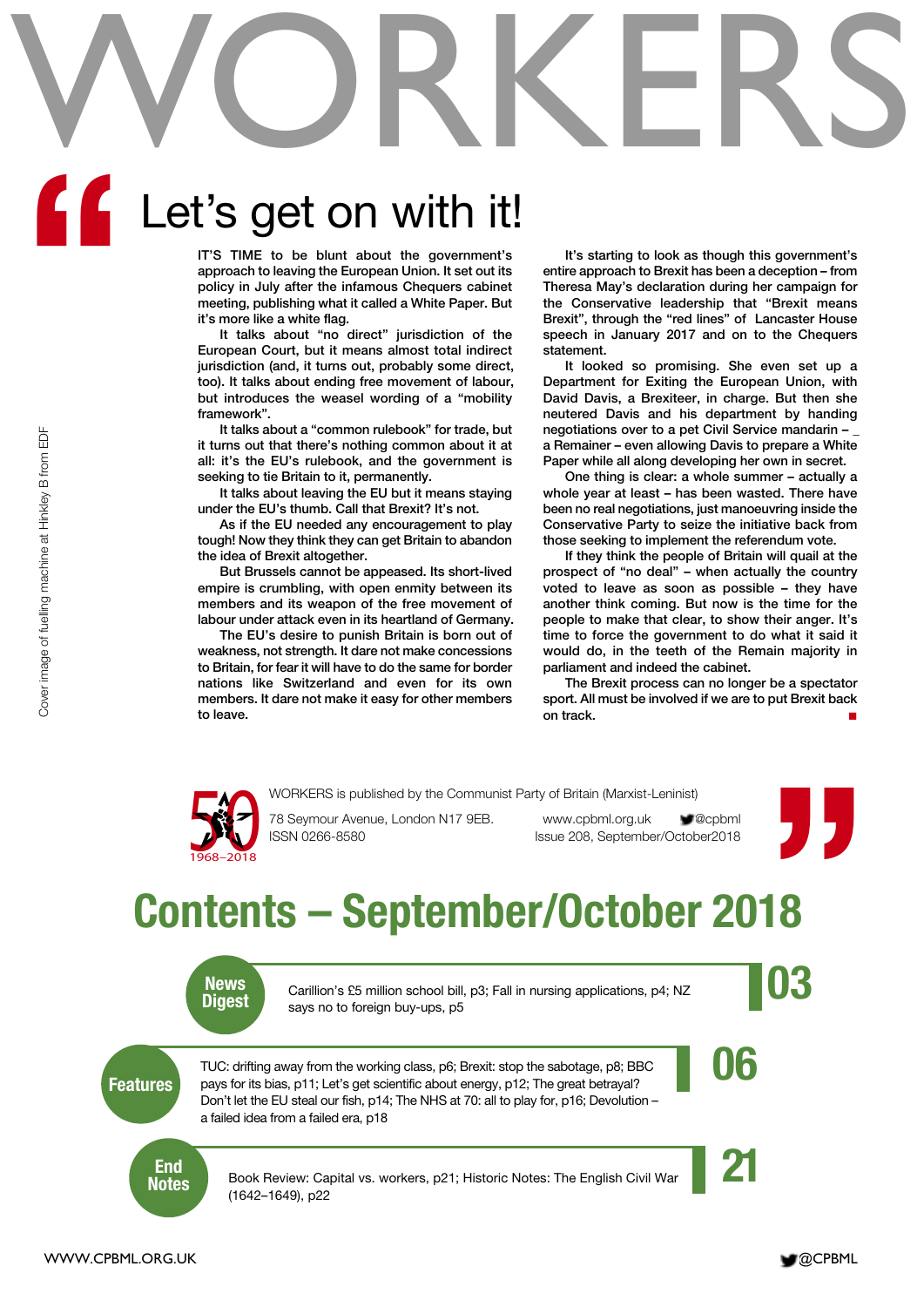![](_page_2_Picture_3.jpeg)

| <b>OUTSOURCING</b>   | Carillion's £5m school bill |
|----------------------|-----------------------------|
| <b>LOCAL GOVT</b>    | The age of bankruptcy       |
| <b>CHILD POVERTY</b> | Even worse than thought     |
| <b>NURSING</b>       | Fall in applications        |
| <b>THATCHER</b>      | The unwanted statue         |
| <b>TRANSPORT</b>     | <b>Bus support slashed</b>  |
| <b>NZ</b>            | Foreign buy-ups banned      |
| <b>E-NEWSLETTER</b>  | How to subscribe            |
| <b>ON THE WEB</b>    | More news online            |
| <b>WHAT'S ON</b>     | Coming soon                 |

![](_page_2_Picture_5.jpeg)

**King's Church of England Secondary School in Tettenhall, Wolverhampton.**

## **Carillion's £5m school bill**

A SCHOOL which cost £18.6 million to rebuild six years ago needs to spend £5 million on repairs – including fixing some 300 holes in its roof. The disgraced and collapsed construction firm Carillion rebuilt King's Church of England Secondary School in Tettenhall, Wolverhampton, in 2012. But when the company went into liquidation in January this year, it left the bill for the repairs with the Church of England diocese.

Meanwhile, the Carillion, or rather the privatisation, scandal rumbles on. The Commons Public Administration Select Committee has warned that the collapse of Carillion has exposed "fundamental flaws" in public sector contracting.

MPs said the debacle had revealed that the government had fixated on spending as little money as possible, with companies taking unacceptable levels of financial risk as a result. The committee has urged the government to be more transparent, warning that while the Carillion crisis "was well managed... it could happen again unless lessons are learned about risk and contract management."

The government's spend on outsourcing contracts actually hit £3 billion in the same quarter which saw Carillion collapse, according to public tenders researcher Tussell, with Capita winning the largest number (59) of contracts.

Building firm Wates was the biggest winner however, helped by an £800 million housing contract win in Havering, while housebuilder Taylor Wimpey scored £202 million in contracts and Kier £163 million. City & County Healthcare was the top Health & Social Care supplier, winning £136 million of awards, while IBM was the leading IT supplier at £94 million.

### The age of bankruptcy **LOCAL GOVT**

THE NOTION that local government could go bankrupt is a novel one, but one we're going to have to get used to. The onslaught first of all on the independence of local councils, and secondly their finances, launched by Thatcher decades ago, is now coming to a head.

County councils in England have told ministers the "worst is yet to come" over "truly unpalatable" cuts to services and that several authorities risk going bust. The County Councils Network said an emergency injection of funds is needed next year to counter a growing financial "black hole". A survey carried out by the County Councils Network found that a third of local authorities would struggle to balance their budgets for 2019/20 without extra funding, rising to two-thirds by 2020/21. **■**

### Even worse than thought **CHILD POVERTY**

THE RESOLUTION Foundation's annual audit of living standards, published at the end of July, warns that child poverty in Britain has been rising twice as fast since 2011 (when "austerity" began).

Using official data, the think-tank described "general stagnation" in household income in 2017/18, with high employment and a minimum wage increase offset by inflation and low wage growth.

Once reporting inconsistencies in benefit spending and income had been accounted for, the rate of child poverty may have grown by 21 per cent between 2011 and 2016, nearly double the official reported increase of 11 per cent. **■**

**If you have news from your industry, trade or profession call us on 020 8801 9543 or email workers@cpbml.org.uk**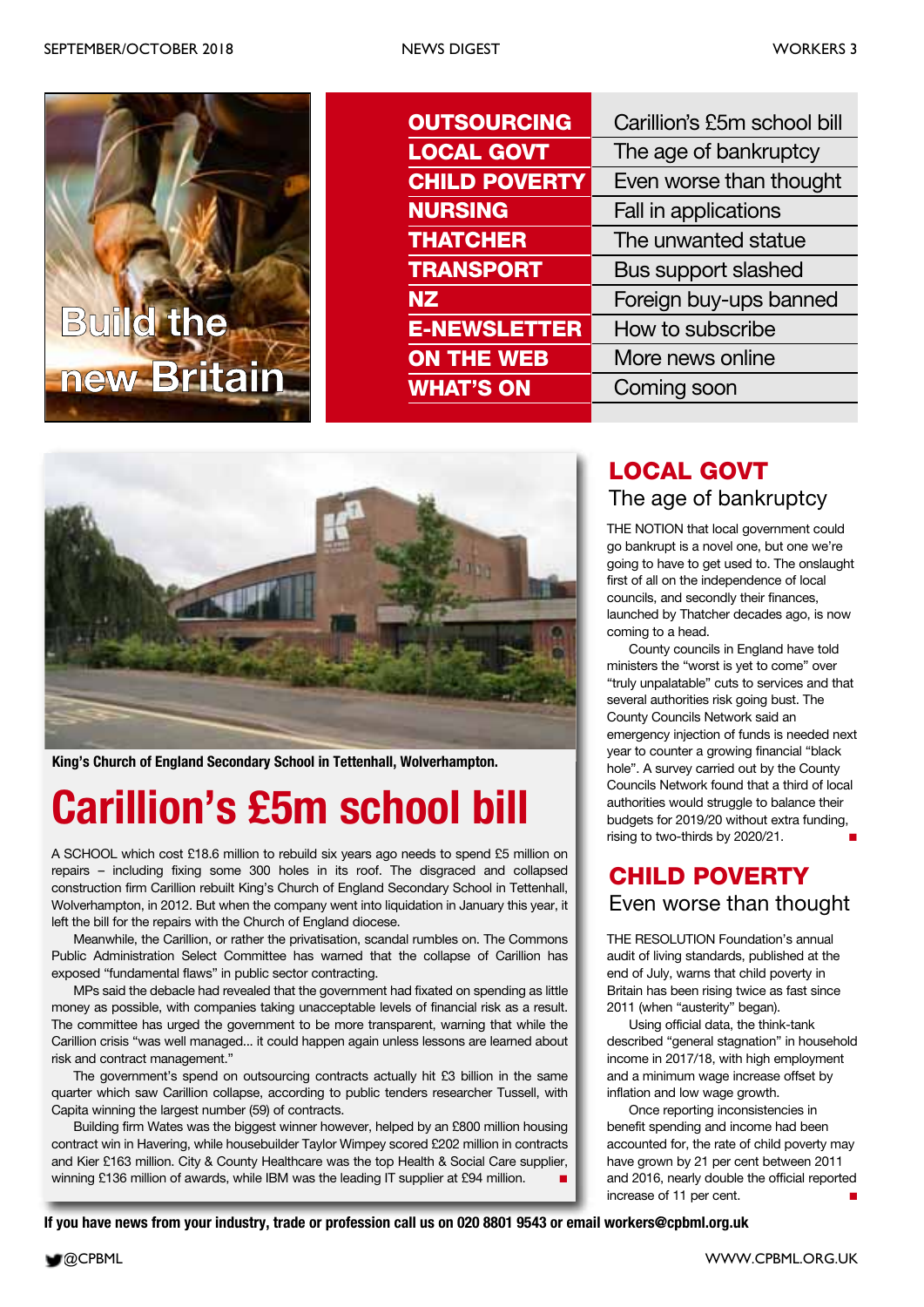![](_page_3_Picture_1.jpeg)

#### **ON THE WEB**

A selection of additional stories at cpbml.org.uk…

#### **EU drifts into budget crisis**

The ailing bloc faces an overall £18 billion budget shortfall, most of it due to Brexit. But it still plans to spend more.

#### **UCU leadership schemes for second referendum**

Despite a recent annual congress with no motion on a second Brexit referendum, academics' union leader Sally Hunt has started a consultation on the question.

#### **Swiss battle EU over new treaty terms**

Unnoticed in the British media, a fierce battle is raging as the European Union tries to force Switzerland to agree to wide-ranging changes in its relationship with the bloc.

#### **Treat us like Morocco, says May**

So now we know. The Prime Minister wants from the EU an agreement based on the kind of agreement the EU has with…Morocco.

#### **Brexit boost as JCB invests £50 million**

In a vote of confidence in Brexit, construction equipment maker JCB is to invest more than £50 million in a new factory in Staffordshire.

#### **Plus: the e-newsletter**

Visit cpbml.org.uk to sign up to your free regular copy of the CPBML's electronic newsletter, delivered to your email inbox. The sign-up form is at the foot of every website page – an email address is all that's required.

![](_page_3_Picture_16.jpeg)

**Student nurses marching in 2016 against the introduction of bursaries. Predictions at the time that this would put off potential students have been shown to be right.**

## **Fall in nursing applications**

A FURTHER shortage of nurses in the NHS is looming, fuelled by an unfulfilled need to plan for and train staff. That's due to high fees and the loss of the student bursary in England, not Brexit. In the spring of 2016 Unison's then Head of Health, Christina McAnea, predicted that "Replacing the bursary system with loans will put off many potential students, not encourage more people into our caring professions." And so it has proved for the nursing profession, according to recently released figures.

Data from the Universities and Colleges Admission Services show that the number of people in England applying to begin nursing degrees fell from 51,840 in 2016 to 35,260 in 2018 – a decline of over 30 per cent.

From August 2017 students have had to take out loans to cover tuition fees of £9,000 a year, and even more for subsistence. Nurses and midwives will pay the entire bill for their training, even though they spend half their training time working for the NHS on clinical placement.

Earlier in the year there were signs of recognition that planning the NHS workforce – especially for nursing – needs to be rethought. The NHS in England published a draft workforce strategy, for the first time in 25 years, which stated that there had been historical failings in NHS workforce planning.

Currently you could be forgiven for thinking that all NHS workforce problems were due to Brexit. But the draft strategy said "…maximising the self-supply of our workforce is critical. It cannot be right for the NHS to draw staff from other countries in large numbers just because we have failed to plan and invest." Brexit had done a marvellous thing: it had made the NHS think seriously about workforce planning for the first time in decades.

The finalised workforce strategy was due to be published in July to coincide with the 70th anniversary of the NHS. What better birthday present could the NHS have had than a proper plan for, and investment in, the workforce? However, July and August have come and gone, with no sign of the new strategy. The latest figures for nursing applications make publication and action even more urgent.

John Worth, a first-year student nurse, recently started a petition calling for students to be paid whilst on clinical placement. It has already attracted over 50,000 signatures, but the nursing profession can't rely on first-year students to do the fighting as that is a kind of exploitation too. As things stand, student nurses in England are paying to work. That deterrent is the most significant factor affecting the long-term supply of nurses.

### **THATCHER**

#### The unwanted statue

THE QUEST to find a home for a statue of former prime minister Margaret Thatcher continues. After Westminster council said no to a plan to site it in Parliament Square, the 3.2 metre-high bronze statue could be erected in her home town of Grantham. South Kesteven District Council is

working with Grantham Community Heritage Association, which runs the Grantham Museum, on a draft outline agreement with the Public Memorials Appeal, a charity which commissions statues of public figures. Formal proposals expected to be submitted to the council later this year.

Now is the time for the good people of Grantham to repudiate their widely hated townswoman. **■**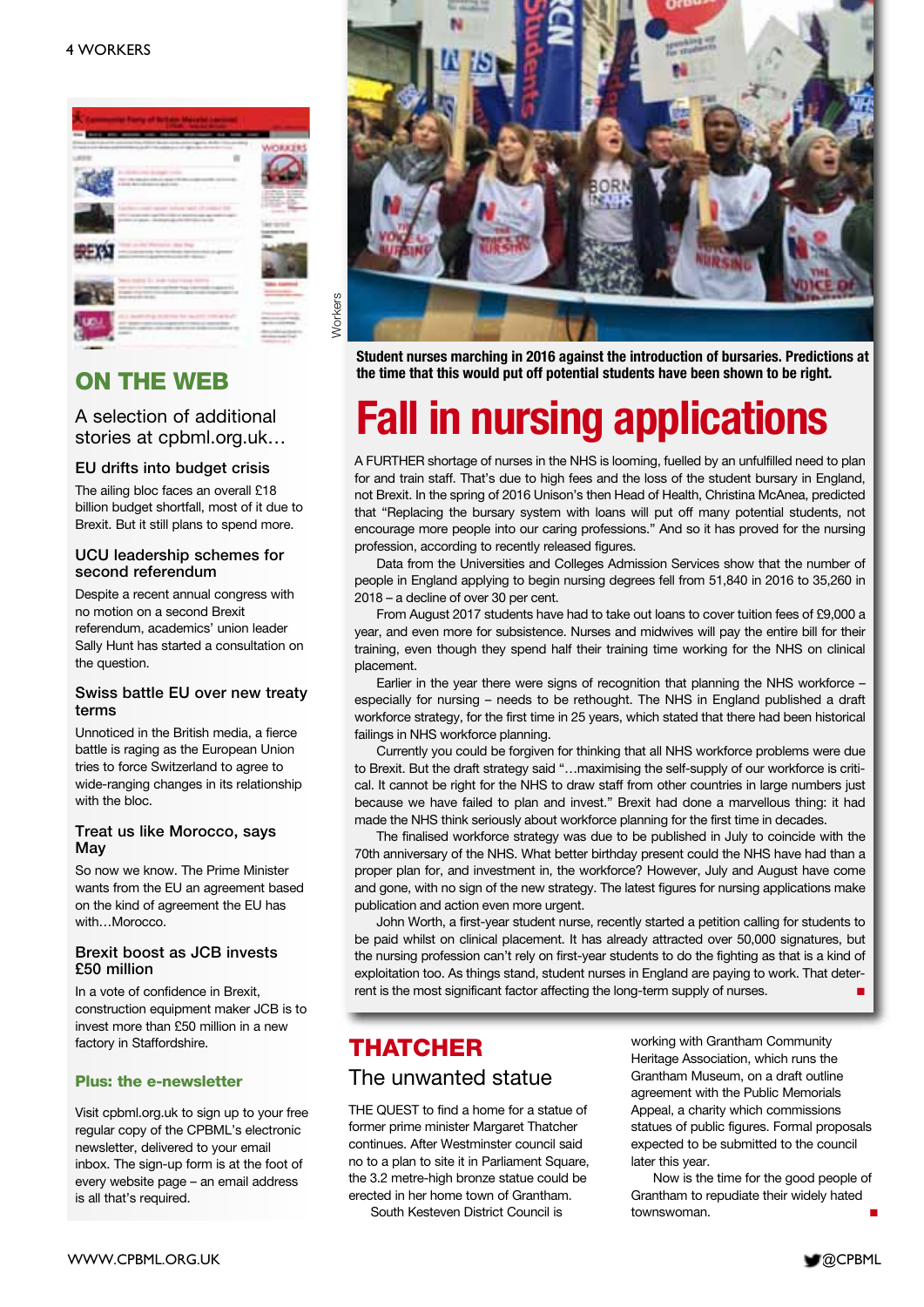### **TRANSPORT**

#### Bus support slashed

ENGLISH AND Welsh local authorities have cut £182 million from supported bus services over the last decade, with more than 3,000 routes affected, according to new research from the group Campaign for Better Transport.

Its report, *Buses in Crisis*, released in July, found that budgets to subsidise

routes were cut by £20 million last year, with 188 services cut.

The group's spokesman, Steve Chambers, said the research pointed to "the slow death of the supported bus," with implications for jobs, education, local economies, health and pollution.

"The government must wake up to the crisis. We want to see a proper national strategy for buses backed up by funding, like those that already exist for all other modes of transport." he added.

![](_page_4_Picture_10.jpeg)

**Mount Cook, New Zealand. Scenic beauty has attracted rich overseas investors.**

## **NZ says no to foreign buy-up**

NEW ZEALAND IS acting against foreign buy-ups of property. The country's previous government, which fell at the 2017 election, was happy to allow rich foreigners to snap up land and property in some of the country's wildest and most beautiful areas. These have become particularly desirable for ultra wealthy Americans who seem to think a cataclysm is on its way in the US, a disaster which will apparently leave New Zealand untouched.

Well known US radio talk show host Matt Lauer last year paid the equivalent of £6.7 million for the lease on the 10,000-hectare Hunter Valley Station on South Island. Now he's refusing hikers and climbers access across his land to the adjoining Mount Aspiring National Park, a world heritage area.

So New Zealanders have had enough. Parliament has voted to declare the nation's land and houses as "sensitive assets", which can be sold only to citizens or residents of New Zealand. As housing minister David Parker said, "New Zealanders should not be outbid for homes by wealthy foreign buyers".

There are lessons here for Britain. Not content with buying swathes of expensive real estate in London and other large cities such as Manchester, foreign buyers are snaffling up thousands of homes suitable for first-time buyers. Hardly surprising when they are being marketed in sales brochures as "better than…the FTSE 100 and gold" in terms of financial returns for overseas landlords.

One new development on the site of the former Heygate council estate in Southwark, London, was bought up in its entirety by foreign investors. The 51 new apartments in the Elephant and Castle South Gardens development were all sold abroad. Over half of London properties valued at less than £500,000 sell overseas.

It seems in Britain anything goes if you have the money. London mayors Boris Johnson and Sadiq Khan have both protested about this sell off of essential assets, but so far nothing has been done.

Another lesson for Britain is that Australia and Singapore will be exempt from the New Zealand legislation. Why? Because New Zealand has a Free Trade Agreement with them! Restrictions on domestic control over "investment" are central to these agreements.

### **WHAT'S ON**

#### Coming soon

#### **SEPTEMBER**

**Sunday 2 September, 11am to 5pm Burston School Strike Festival, Burston, Near Diss, Norfolk**

Annual rally to celebrate the longest strike in history. Organised by Unite with assistance from the South East Region of the TUC, The Burston Strike School Trustees and Thompson Solicitors. See burstonstrikeschool.co.uk/rally2018/

![](_page_4_Picture_26.jpeg)

#### **OCTOBER**

**Wednesday 17 October, 7.30pm Bertrand Russell Room, Conway Hall, Red Lion Square, London WC1R 4RL**

**"Brexit: The road to freedom"**

#### **CPBML Public Meeting**

Britain has a skilled and literate workforce, an exceptional research base and abundant energy resources. Free from the shackles of the EU, what can we not achieve? Come and discuss. All welcome.

![](_page_4_Picture_32.jpeg)

#### **STAY INFORMED**

**• Keep up-to-date in between issues of Workers by subscribing to our free electronic newsletter. Just enter your email address at the foot of any page on our website, cpbml.org.uk**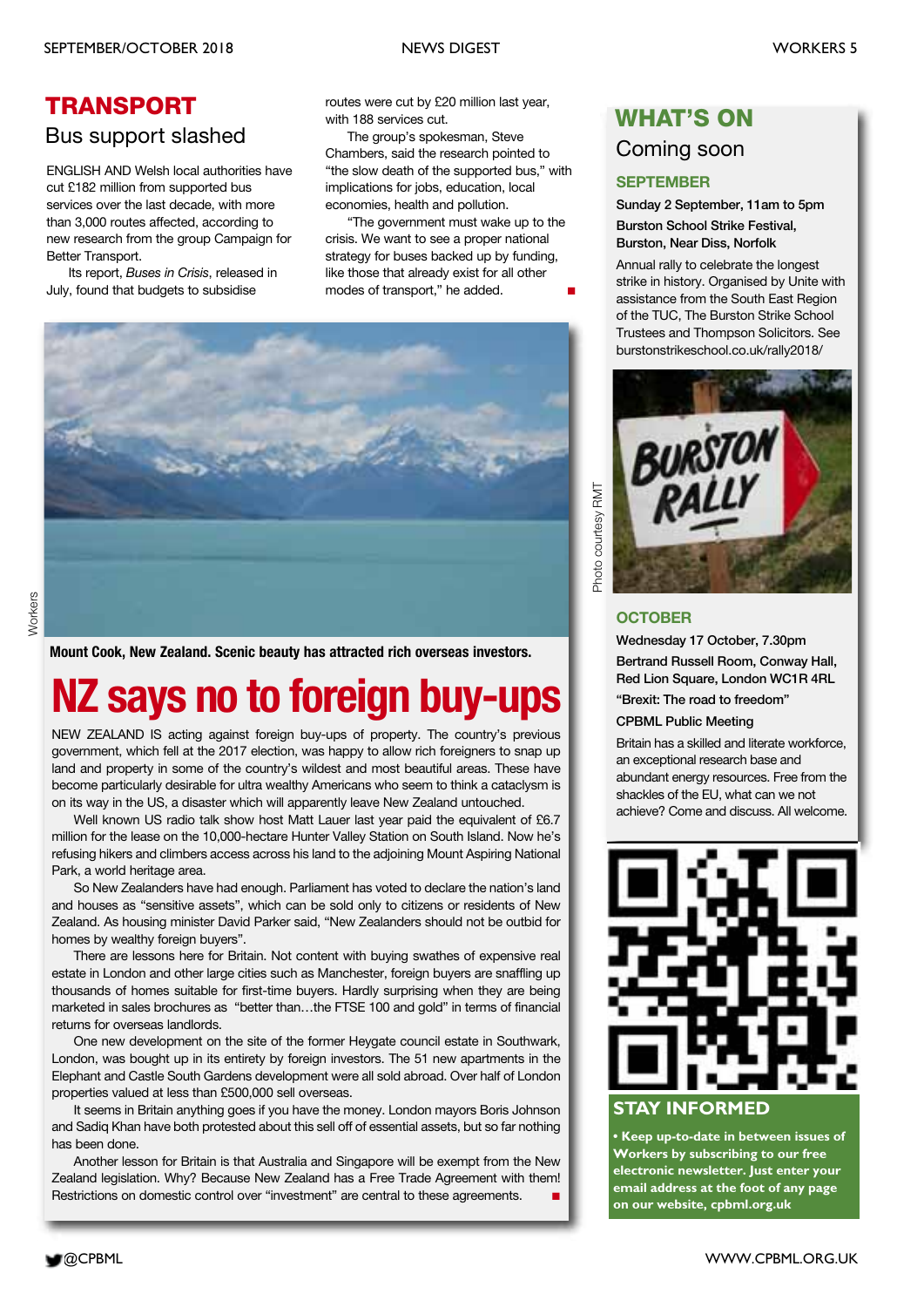### **Britain's trade unions will meet this year in Manchester, wh Institute 150 years ago. But there's little to celebrate…**

## **TUC: drifting away from**

THE TUC CLAIMS on its website to have "established itself as the voice of trade unions in the UK". While this may be true, a glance at the agenda for Congress confirms that the TUC seems to be more distant from the class that it ostensibly exists to represent than at any time in its 150-year history.

The TUC and the majority of its affiliated unions are at odds with the views of the working class over Brexit, and that is reflected in the motions tabled for this year's Congress. Ignoring the clear will of the people, the TUC and most trade unions continue to cling to the notion that leaving the EU is a "bad thing".

The Communication Workers Union's motion repeats the oft-used mealy-mouthed phrase about "respecting the referendum result". Yet it continues to peddle the line that workers' interests can only be served by committing Britain to a customs union with the EU and remaining in the single market, a position which effectively negates the decision it claims to respect. Its underlying position is given away in the motion, which also seeks a "reform of the EU" to "promote the interests of workers across Europe".

#### **Pandering to big business**

Unite's motion on Brexit is straight out of "Project Fear", with the heading "Avoiding a Cliff Edge Brexit". Pandering to big business interests to exaggerate the economic effects (on big business) of leaving the EU, the motion calls for mobilisation against anything that looks like a clean break, and tentatively supports a second referendum being held, presumably in the hope that the original decision could be reversed.

The motion from the Royal College of Midwives continues in much the same vein. Its focus is on the false assertion that workers' rights will be worsened by leaving the EU, ignoring the fact that much of existing employment legislation has not emanated from EU Directives, and much of what has been transposed into British law has been improved upon here.

Then there is the motion from the TSSA transport union, one that has effectively sold its soul to the EU. The union's General Secretary Manuel Cortes has been touring the country calling for the Brexit decision to be reversed, accusing trade unionists in

favour of Brexit of class collaboration. The motion tabled at the TUC is of course less strident in its content to make it more palatable to those less enthusiastic about the EU, but it unashamedly also calls for a second referendum.

The irony is that Cortes is President of the Greece Solidarity Campaign, and he should know full well the extent to which the EU has compromised the sovereignty of Greece, intervened against collective bargaining, reduced the role of unions in setting the minimum wage, and forced a reduction in the minimum wage itself. Yet the experience of Greece has failed to dent Cortes's enthusiasm for the EU.

While Cortes and Unite General Secretary Len McCluskey, supposedly politically close to Corbyn, take a pro-EU stance, the extent of the confusion in the Labour Party is underlined by Corbyn's apparent strengthening of the line that Brexit is a done deal. He recently visited the Bombardier railway train manufacturing plant in Derby to urge taking full advantage of Brexit to provide state aid to manufacturing, and nationalise key services such as the railways and water – none of which is possible while Britain remains in the EU.

#### **Membership**

Aside from Brexit, one might have expected the Congress agenda to address the woeful state of trade unionism in Britain. Statistics published this May for 2017 show that union membership increased in the private sector by 70,000 – but tellingly only by 19,000 overall due to the loss of 51,000 members in the public sector.

But set against rising (recorded) numbers in employment, it represents a fall in the proportion of workers in unions. And this follows the previous year's dramatic overall fall in union membership.

There are now around 6.2 million trade union members in Britain and the north of Ireland, 3.5 million in the public sector and 2.7 million in the private sector.

But you would search in vain for any motions from trade unions that advance real solutions to this state of affairs. The TUC Young Workers Conference has at least submitted a motion which calls upon unions to raise the profile of young workers and

![](_page_5_Picture_19.jpeg)

**All those in favour? Delegates at last year's TUC Con**

young trade unionists through recruitment, organising and campaigning work, pointing out that while workers under the age of 25 make up 14 per cent of the workforce, only 4.7 per cent are members of trade unions. Failure to address these uncomfortable facts will mean extinction for many unions in the next few years.

The "mega-unions" like Unite and Unison have grown more and more remote from the everyday experiences of the members in the workplace as they have increased in size through mergers rather than recruitment. They, and a good many other unions, now have overblown

### **'Unite's motion on Brexit is straight out of "Project Fear".'**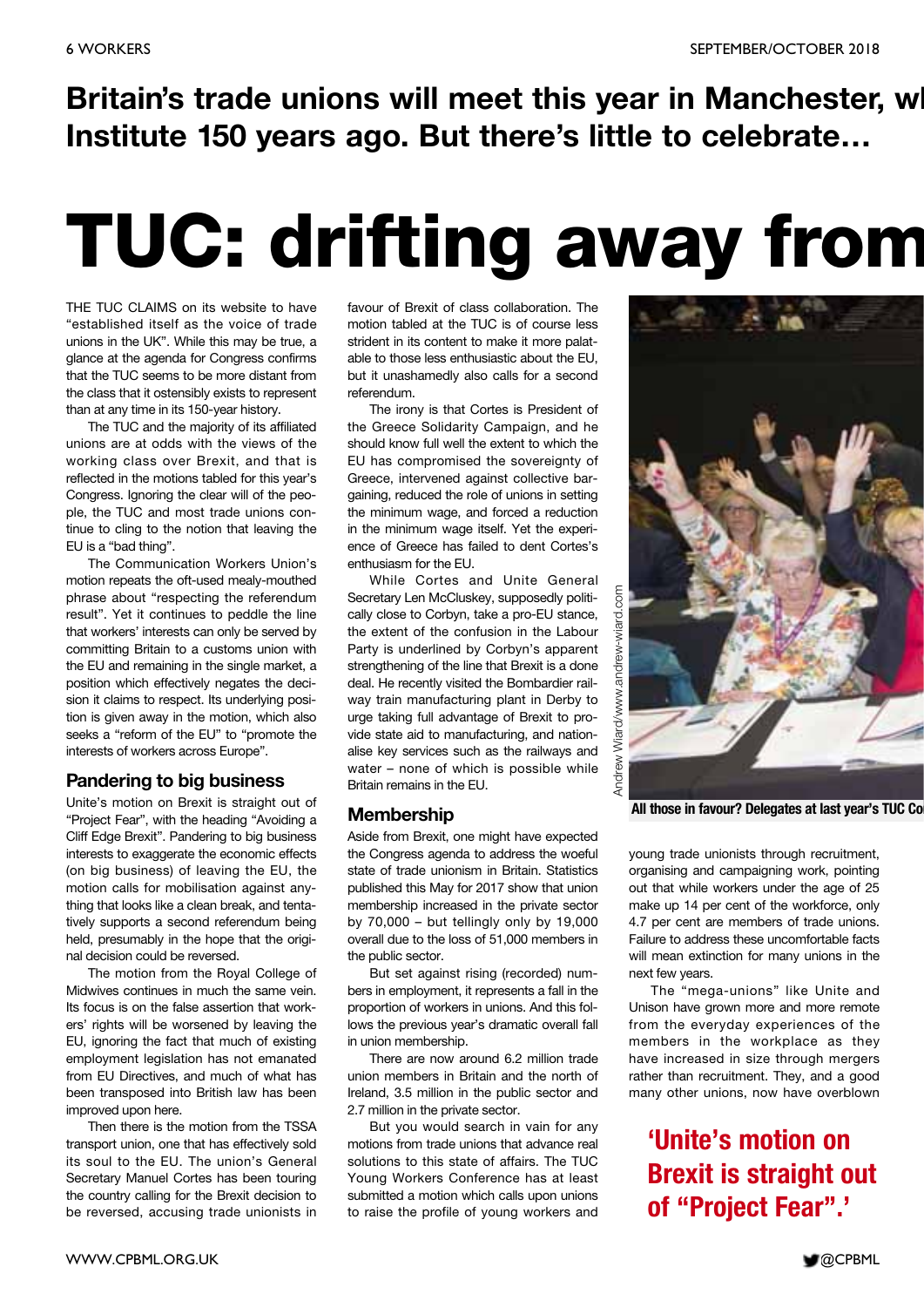### **here the TUC was founded at the city's Mechanics**

## **m the working class**

![](_page_6_Picture_4.jpeg)

#### **ngress, held in Brighton.**

bureaucracies that are focused more on the machinations of the Labour Party than building stronger organisation.

#### **'Shell' organisations**

The unions in general are failing to tackle the real issues of poverty pay and zero hours contracts faced by large numbers of workers in areas where trade unions are nowhere to be seen. And in areas, particularly in the public sector, where workers are covered by collective bargaining and represent (or should represent) the organised core of the unions, the actual union organisation is rapidly becoming a mere shell, hollowed out by mass desertions of workers who no longer see union membership as a collective tool to fight for better pay and conditions.

Twenty years ago, the TUC was at least talking about organising and recruitment, even if it was somewhat half-hearted. It had launched the New Unionism initiative along

with the Organising Academy, and talked about building power in the workplace. A look at the Congress agenda would reveal that unions seem to have put that in the "too difficult" box, and the TUC has returned to its old approach of debating a list of asks from the next Labour Government, coupled of course with a blind faith that if that doesn't work, the EU will provide.

The remains of the steelworkers and knitwear unions, now a shrunken shadow of an organisation named Community, has tabled a motion on automation, an area that will be a massive challenge for unions and workers over the next decade. It identifies the problem, but is very short on solutions. It concludes by asking the General Council to "explore what government policy change is required to ensure workers can realise the benefits of automation and prosper in a rapidly changing advanced economy".

It is not government policy that needs to

**'The "mega-unions" are more and more remote from the everyday experiences of the members in the workplace…'**

change, nor even the government that needs to change. The capitalist system itself must be changed if we are to avoid technology and automation being used to destroy more and more jobs, while wages continue to be driven down. Leaving the EU will be a good first step in challenging that system.

Community's other motion is entitled "Save Our Steel". Confused about why the steel industry is suffering through global overcapacity, it condemns the US for its recent imposition of tariffs designed to protect the US steel industry, without drawing the logical conclusion that this is perhaps a means by which Britain may protect its steel industry. There is more than enough demand within Britain for the steel produced in the country. But membership of the EU means that we currently have no power to take any real steps to protect British steel.

The RMT union's motion refers to the collapse of Carillion, the failure of the Virgin/Stagecoach East Coast franchise, and the recent timetable fiasco, and calls for renationalisation of the railways. But it fails to note this will be impossible while Britain remains in the EU, surprising perhaps given the fact that the union has a policy supporting Brexit.

Interestingly, not one of the few unions in favour of Brexit has tabled a motion on the subject, or referred to their position in their motions. The suspicion is that their leaderships, from whom precious little has been heard on the subject since the referendum, are at odds with their unions' policy position. So don't expect anything other than a very one-sided debate on Brexit at Congress! **■**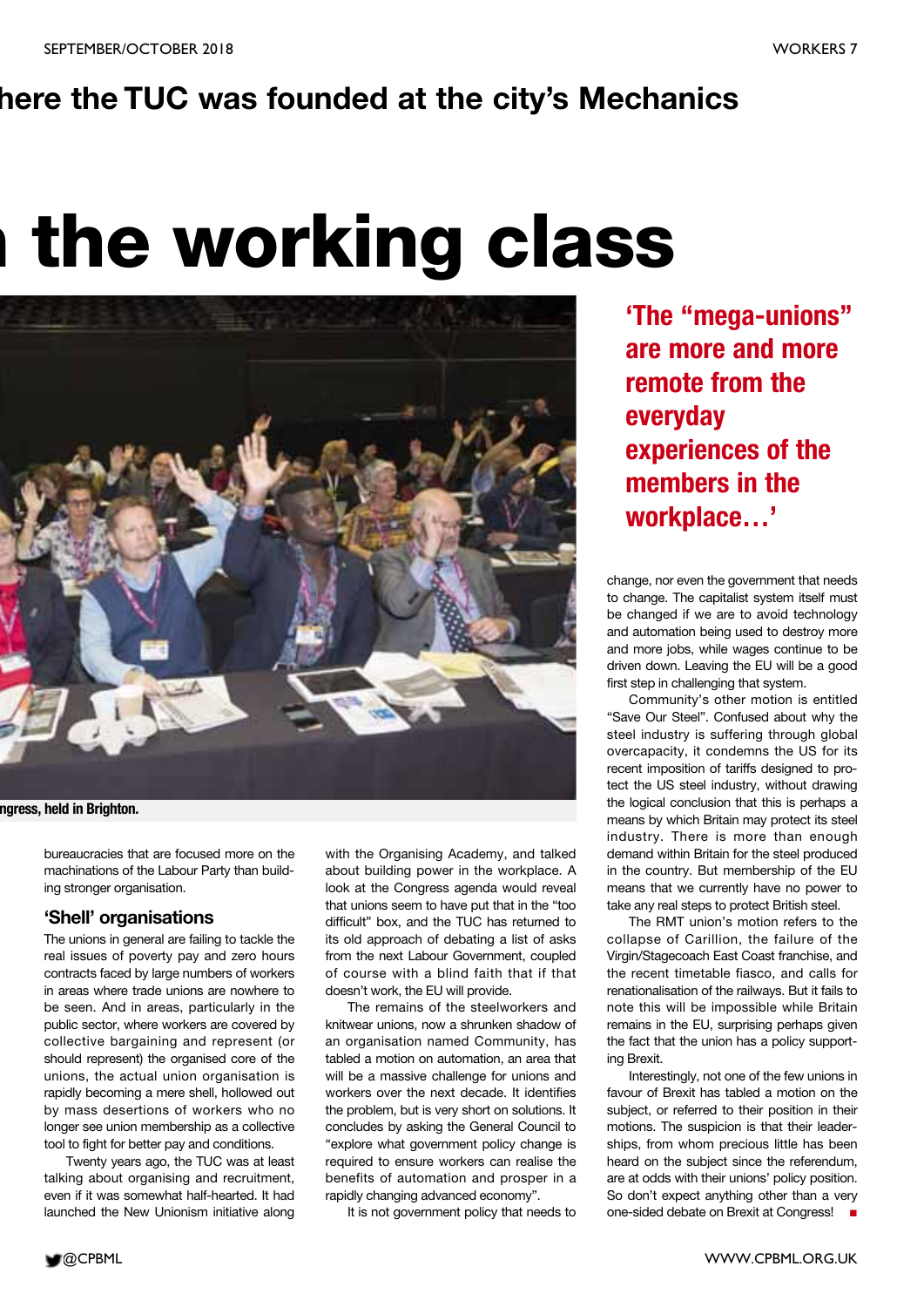**After the Brexit vote we should be declaring our independenc negotiating on its knees. This is sabotage by the majority of p**

## **Brexit: stop the sabotag**

IMAGINE THAT as a trade union negotiator you go in to see the employer and the first thing you do is kneel down in front of him. Next you tell him that you don't want to be doing this; you voted against doing this, but the members made you do it. And you tell him that you will accept whatever he says, whenever he wants. Would you do that?

Yet that's what Theresa May is doing. She told the German Chancellor about the Chequers proposals before she told the Cabinet. She blocks any practical "no-deal" planning. She gave the EU an unconditional security guarantee and signed us up to join nearly every part of the EU defence union.

Or imagine that when selling your house, you tell potential buyers you must sell by the end of the day, you tell them that you have no alternative, you offer them a fee to buy it, and let them decide how much money you give them. And you then offer to let their lawyers draw up the agreement. Would you do that?

#### **Up-front payment**

Yet this is what May is doing – paying billions up-front for the privilege of leaving the EU, letting their Court run the whole process. She offered the EU £39 billion and did not even tie this to any condition.

Two years ago Poland's foreign minister set out what the EU wants – "Brexit may never happen and Britain should stay in the European Union for as long as possible. Poland's interest [is] that Britain remains a member of the EU and pays into the bloc's budget for as long as possible." He said that all the EU members agreed on one thing: that Britain should pay as much as possible for as long as possible.

Let's just walk away from the negotiations and tell the EU "no money". That would hit them where it hurts.

May talks Brexit but this is Brexit in name only. It is a strategy of deception. She even created a shadow department, run by an unelected bureaucrat to undermine the Brexit department.

May's letter to Tory MPs in early July spelt it out: "We are proposing that the

![](_page_7_Picture_14.jpeg)

**Who's telling whom? Brexit minister Dominic Raab with European Commission negotiator Michel Ba**

framework for our relationship with the European Union should be an Association Agreement." One model is the EU's Association Agreement with Morocco. It used to be France's colony and is now an EU colony. Another model is the EU's Association Agreement with Moldova. It says, "The ruling of the Court of Justice of the European Union shall be binding." That agreement is full of specific obligations to match EU directives and regulations covering all the areas subject to ECJ rulings.

The government has already conceded European Court rulings in citizens' rights cases initiated up to eight years after 31 December 2020. That gives us no control

over our laws.

The government wants "a comprehensive free trade and customs agreement" with the EU, a free trade area with a common rulebook for all goods. This is a TTIP-style arrangement between us and the EU. If we do not pass the relevant EU law, the EU could cut us off.

#### **Nothing common at all**

It is wrong to call this a common rulebook; it is an EU rulebook. The White Paper says, "The UK would make an upfront choice to commit by treaty to ongoing harmonisation with the relevant EU rules." Ongoing means now and forever into the future.

![](_page_7_Picture_23.jpeg)

**<sup>•</sup> This article is an edited version of a speech given at a CPBML meeting in London.**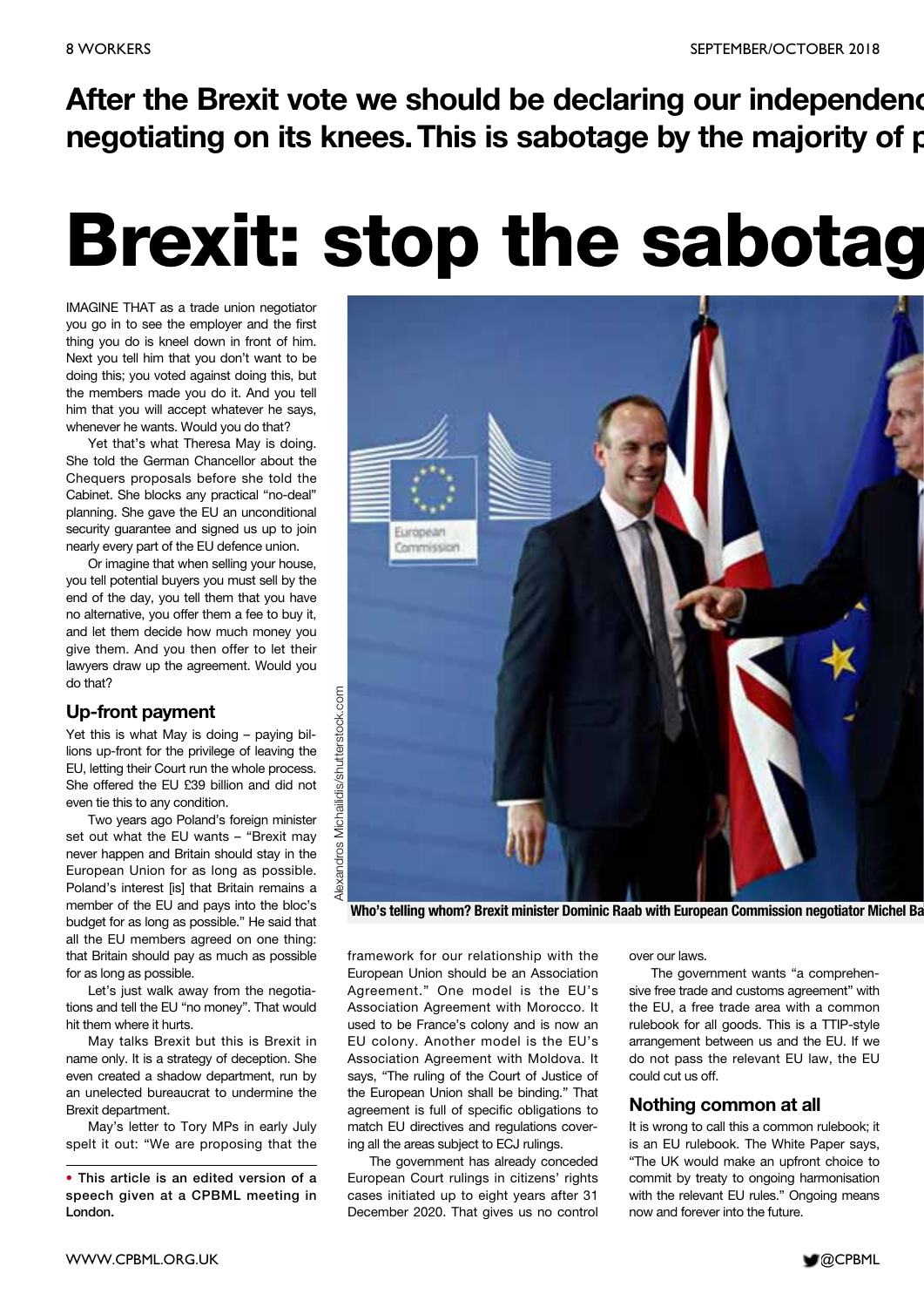### **ce, not asking for favours. Instead the government has been politicians from all parties who want to remain in the EU…**

## **ge**

![](_page_8_Picture_4.jpeg)

**arnier in Brussels, 21 July.**

This would mean permanently obeying and applying all EU laws about goods; testing, packaging, everything. All goods made in Britain would be permanently subject to these laws, without our having any say on them. It locks us into the EU's single market for goods.

The government tells us this will be ok because it will be allowed to "share its views with the EU as those EU rules are developed". And if we dared to disagree on anything, the government accepts that the EU can demand "financial compensation", can "impose non-compliance measures" and "reductions in market access" on us. That's just taking our money and handing out punishment too for wanting to be independent. It is also the Remainers getting their revenge and doing everything they can to make Brexit appear untenable.

It locks us into "a common rulebook on state aid", banning any state aid to industry. Even Jeremy Corbyn said, "The Prime Minister's only clear priority seems to be to tie the UK permanently to EU rules that have been used to enforce privatisation and block support for industry."

#### **Weak**

In response David Davis, who was the minister for Brexit, wrote to May, "...the general direction of policy will leave us in at best a weak negotiating position, and possibly an inescapable one. The Cabinet decision... crystallised this problem. In my view the inevitable consequence of the proposed policies will be to make the supposed control by Parliament illusory rather than real… the 'common rule book' policy hands control of large swathes of our economy to the EU and is certainly not returning control of our laws in any real sense." The London *Evening Standard*, that is George Osborne, gloated that David Davis was right on every point.

We didn't vote for a common rulebook with the EU, we voted for independence. This is not a White Paper, it is a white flag. We did not vote to surrender. We are declaring our independence, not begging for favours.

The White Paper says, "The UK's proposal is to agree a new Facilitated Customs Agreement with the EU. As if in a combined customs territory with the EU, the UK would apply the EU's tariffs and trade policy for goods intended for the EU." There is no "as if" – this would be a customs union with the EU.

May says we will not be in a single market but we will be in "a comprehensive free trade and customs agreement". We will not be in a customs union but we will be in a "Facilitated Customs Arrangement". This is just playing with words, changing the language but not the reality

We did not vote to stay in the EU's single market, we did not vote to stay in the EU's customs union, we voted for independence.

In an interview last year, the BBC's

**'We didn't vote for a common rulebook with the EU, we voted for independence.'**

Andrew Marr said to Nicola Sturgeon, "You have made it very clear that what you mean by a 'soft' Brexit or an 'acceptable' Brexit involves staying inside the single market and the customs union. The problem is that people were told all the way through the referendum that leaving the EU meant leaving those things."

Sturgeon said, "I'm not sure…I don't think that's the case." Marr rebutted that, "It is the case, if I may say so. I interviewed David Cameron, George Osborne, Michael Gove, Boris Johnson and I asked all of them, and they all said yes, it means leaving the single market."

We are supposed to love the market and to love and desire free trade agreements. But free trade agreements are not free, not about trade and not about agreement. In reality they are investor protection rackets.

Trade agreements are created to protect multinational corporations and their ability to impose their terms everywhere. The government embraces the four EU key freedoms; free movement of capital, labour, goods and services. The proposed EU-UK deal is just another free trade agreement.

Free movement of capital means the right of establishment anywhere, anyhow, free from all controls. For example, US giant retailer Walmart wants the freedom to build its supermarkets anywhere in the world, wherever it chooses, heedless of the interests of the people of the countries or regions where it seeks to operate. That's why most people in Britain opposed TTIP and other free trade agreements.

Industries don't need deals by politicians to enable them to trade, they just trade.

![](_page_8_Picture_26.jpeg)

*Continued on page 10*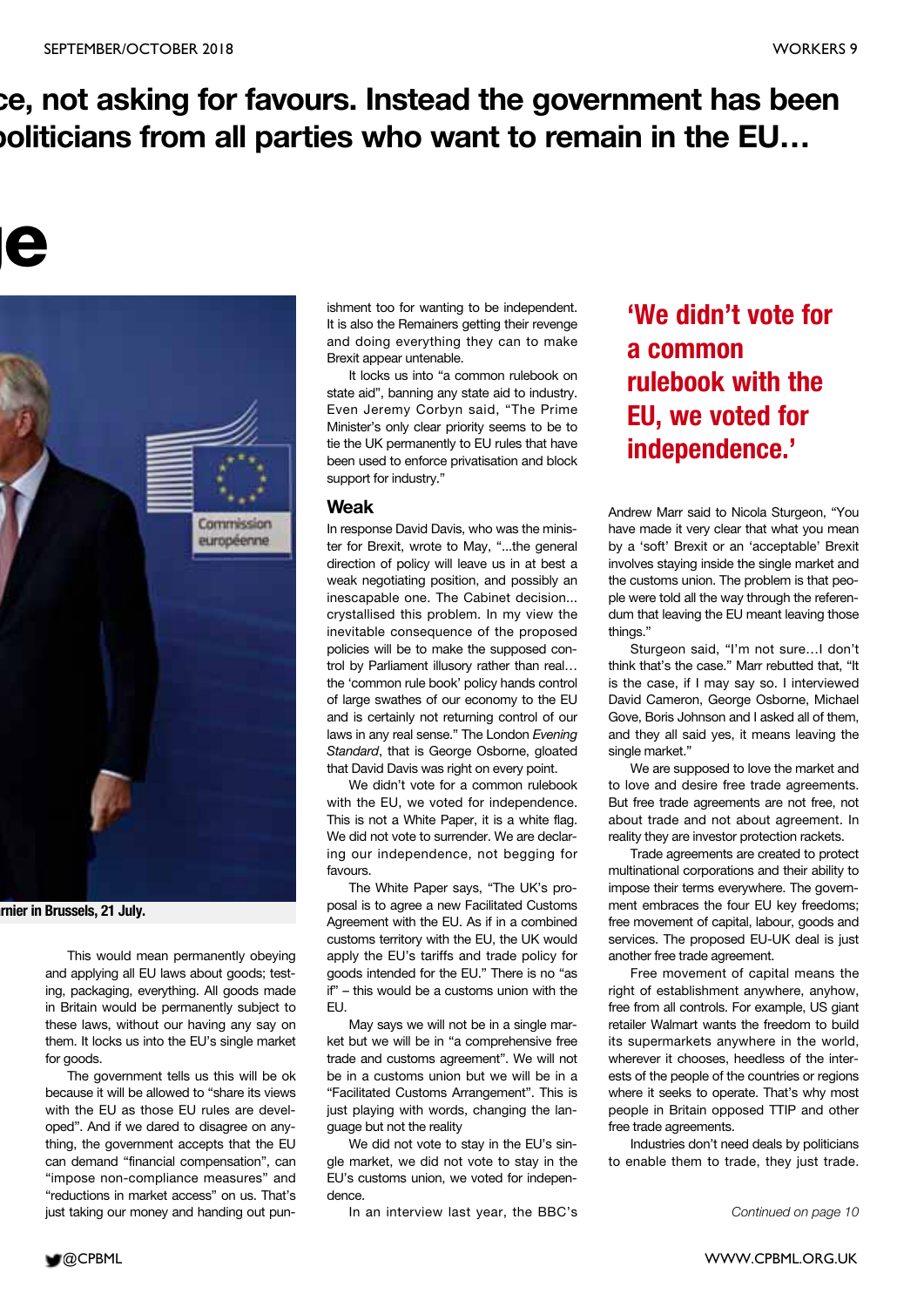That's what Lord Bamford says and he knows something about exporting. His firm JCB exports diggers to 140 countries, without trade agreements.

We stand for protection, not of capital or foreign investors, but protection of nations, of peoples, of the working class. We must control and protect, stop the sabotage.

Our referendum decision has for now stopped the government openly embracing free movement of labour. But May wants "a mobility framework" and her ministers talk of "freedom of mobility". And the City of London wants to keep grabbing what it selfflatteringly calls "the brightest and the best". That gives us no control over our borders.

All the government offers is delay and procrastination. We could have left the EU straight away after we decided to do so. But Cameron didn't invoke Article 50 at once as he had promised. May didn't invoke it until nearly a year later.

#### **Transition?**

Now we're supposed to have a nearly twoyear transition period. This has huge costs. For example the EU is using the transition to enforce a discard ban on all our fishermen. A fisherman with quotas for haddock, cod, hake and herring must return to port as soon as he has caught the quota for any one of these fish. He is not allowed to catch other

### *Continued from page 9* **"What kind of organisation forbids you to leave? A mafia."**

quotas and will make a huge loss on the trip.

Few of our fishermen could survive this transition period. The government admits it will bankrupt 60 per cent of our fishing fleet. So why accept it? We didn't vote to destroy our fishing fleet, we voted to save it.

This transition traps us in a legal minefield. The European Commission said, "Union law shall be binding upon and applicable in the United Kingdom during the transition period." It went on, "For the purposes of the Treaties, during the transition period, the parliament of the United Kingdom shall not be considered to be a national parliament." It is for us, not the EU, to judge whether parliament is a national parliament.

EU leaders like Guy Verhofstadt want us never to leave. He said in June that the EU would not ratify Brexit until 2038. We didn't vote to stay in for another 20 years, we voted to leave now.

And Michel Barnier said, "It will be crystal clear at the end of this negotiation that the best situation will be to remain a member of the EU." What kind of organisation forbids you to leave? A mafia.

The *Sunday Telegraph* editorial of 8 July, appearing immediately following the publication of the disastrous Chequers proposal, said, "Millions of people have indeed been betrayed, let down by a political class that had promised to implement the referendum…Last Friday felt like a political coup by the establishment."

#### **'Soft coup'?**

In the 21st century, not all coups are military coups. Some are now nice parliamentary coups, supposedly carried out in the name of "democracy". Such "soft coups" have been called friendly fascism.

Commentator and journalist Robert Peston acknowledged "It was the official position of the British state to remain in the EU, and the people said no. That cannot be brushed aside as just one of those things. … it is to patronise our countrymen in a disgusting way to say they did not know what they were voting for." He concluded, "...it makes sense for most of us to attempt to make Brexit a success, in good faith…".

It is not legitimate for MPs to defy the referendum result and deny Britain independence. Most MPs voted against independence by backing Remain: only a small minority voted with the Leave majority in the referendum. No wonder most people think MPs should get the hell out of the way.

![](_page_9_Picture_21.jpeg)

### **CPBML/Workers Public Meeting, London Wednesday 17 October, 7.30 pm "Brexit: The road to freedom" Bertrand Russell Room, Conway Hall, 25 Red Lion Square,**

London WC<sub>1</sub>R <sub>4</sub>RL

Britain has a skilled and literate workforce, an exceptional research base and abundant energy resources. Free from the shackles of the EU, what can we not achieve? Come and discuss. All welcome.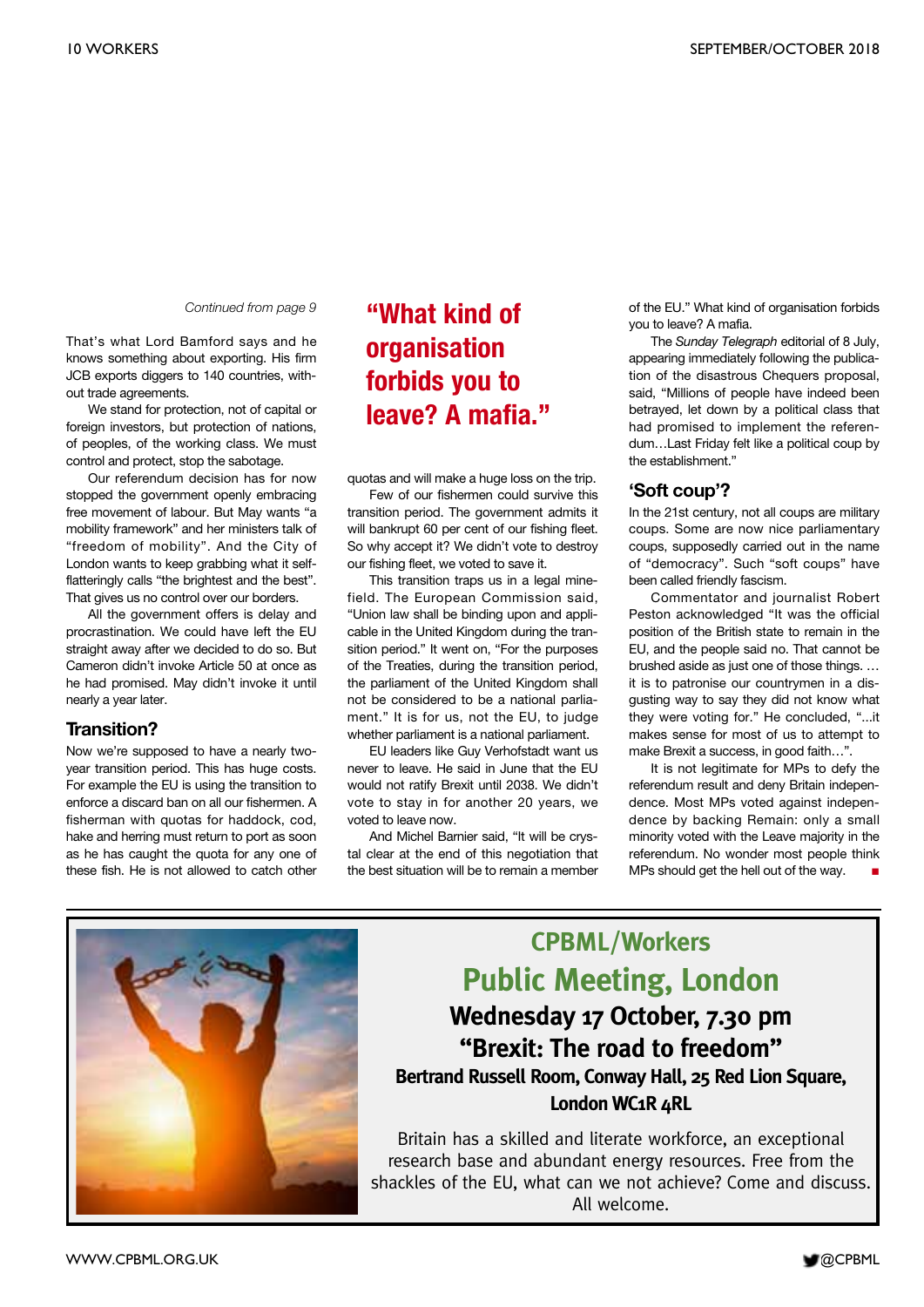## **The BBC has been marginalising pro-Brexit views. No wonder its listener numbers are plummeting…**

## **BBC pays for its bias**

A REPORT in August by RAJAR (Radio Joint Audience Research) suggests that BBC news programmes are losing listeners at an accelerating rate. The current affairs *Today* programme has lost 800,000 during the past year. Although it retains a significant audience of around 7 million, as Britain moves into the final stages of Brexit it is vital now more than ever that accurate information and in-depth analysis replace "project fear".

Why is it that listening figures are down at this crucial juncture? The British public has shown sustained interest in the issue of independence, as manifested by the high volume tuning in to debates during the leadup to the referendum, and by the Leave vote itself.

The BBC points to a "quieter news agenda" in the second quarter of 2018, compared with this time last year. But the news of Brexit betrayal from Chequers, with Theresa May's true motives exposed, with two Cabinet resignations including the Brexit secretary, and the nationwide resumption of campaigning by Leave, can hardly be said to be quiet. LBC meanwhile, with its Farage show *Leading Britain's Conversation*, has raised its figures by 18 per cent to over two million.

#### **Turning audiences away**

RAJAR offers no explanation, but two other surveys during 2018, by the independent think tank Civitas and by the Institute for Economic Affairs (IEA), point to two factors conceivably turning audiences away.

In its paper "The Brussels Broadcasting Corporation?" Civitas details the findings of the media monitoring service News-watch that pro-Brexit views have been marginalised in the BBC's news coverage: the occasional Brexiteer is permitted on *Today* or *Newsnight*, but is far outnumbered by a small diehard group of Remainers.

Over the two years 2016-2017 two-thirds of invited panellists on *Question Time* and

### **'Systemic bias continues to the present day.'**

![](_page_10_Picture_12.jpeg)

**BBC HQ, London.**

*Any Answers* were pro-Remain. Analysis by the IEA confirms the findings of Civitas: between 2005 and 2015 only 132 out of 4,275 invited speakers were pro-Leave.

Systemic bias continues to the present day despite the referendum result – perhaps even because of it. Using tracking software throughout June and July as the Chequers showdown unfolded News-watch found 700 examples of bias, such as Brexiteers bracketed with extremism, described as "hardline", whereas Remainers were merely "stubborn".

#### **Deliberate**

This is deliberate editorial policy: during the referendum campaign the BBC ran ads for the organisation Britain Stronger in Europe featuring Osborne's dishonest claim that Brexit would cost each household £4,300. These ads were visible only to 2 million expats on the BBC's international websites.

A subsidiary factor is the BBC's "impartiality" rule under the terms of its broadcasting Charter. Although spectacularly in breach of this on the issue of Brexit, in other respects the BBC likes to claim that for every point of view a countervailing opinion is offered.

This results in "false equivalence", treat-

ing opinion as equal to fact on many issues. It lets false statements pass unchallenged, such as "We do control our borders" or "Parliament has remained sovereign throughout our membership of the EU".

Pessimism is encouraged to percolate throughout the network. Radio 1's *Breakfast Show* has lost 600,000 listeners already this year. Even the soaps refer to "these tough Brexit times".

There is unremitting negativity regarding the material outcome of Brexit: when questioned by a cross-party group of MPs the BBC was unable to identify a single programme examining the positive opportunities presented by a Britain independent in trade and industry.

Instead we have scaremongering on anything from the return of terror to northern Ireland to the sale of the NHS to America. This is not what people want to hear. The Edelman Trust Barometer found that a fifth of people surveyed avoid news completely as being too depressing and biased.

As we enter the last six months of the battle for Britain, however, it is not too late for the Beeb to redeem itself, exert some Reithian intellectual rigour and integrity, and stand up for a forward-looking national plan of action. **■**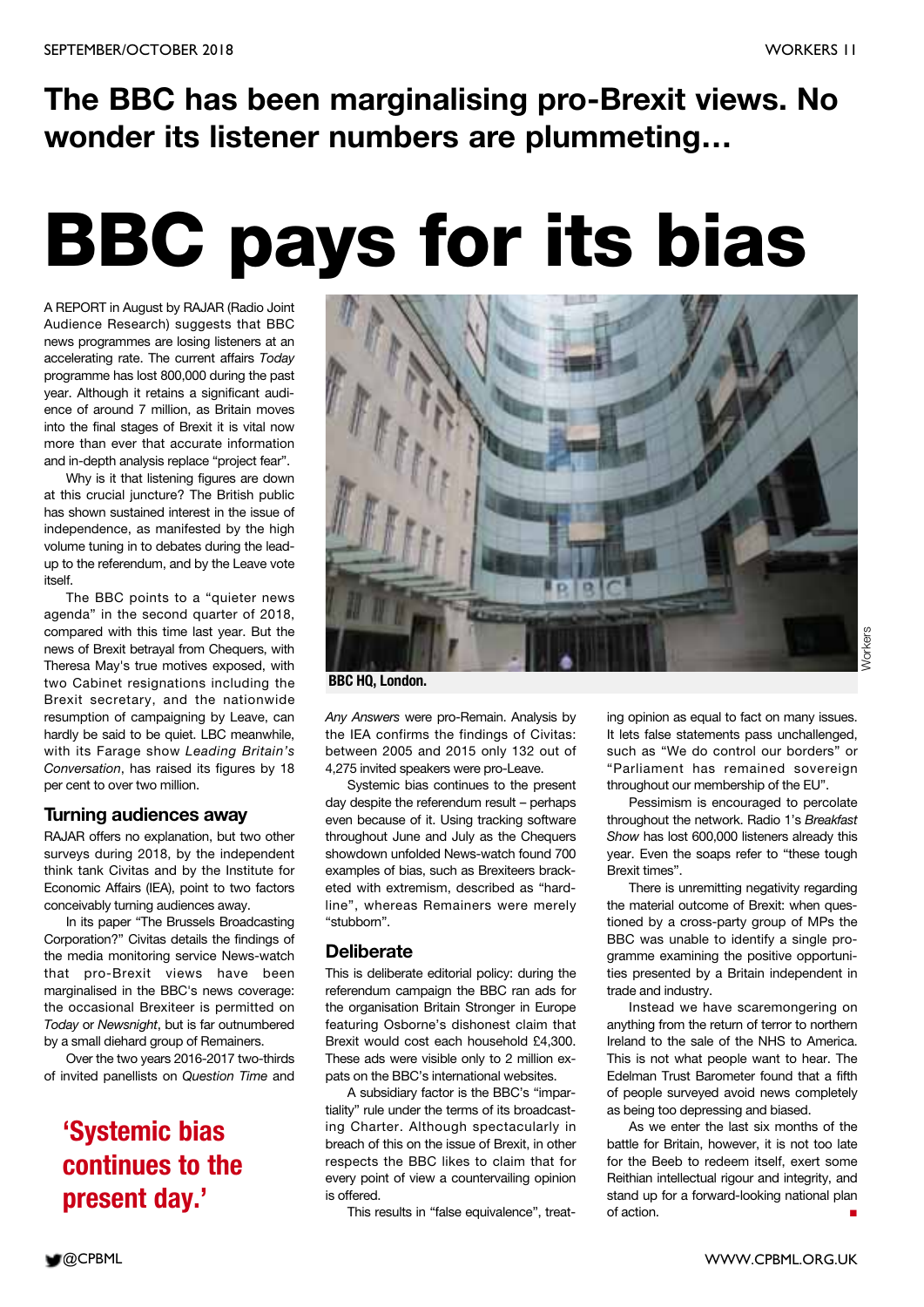**Independence from the EU will usher in a new era of oppo demands debate wherever people work, interact or sociali**

## **Let's get scientific abou**

ENERGY IS AN essential of modern life, without which there would be neither heat nor light nor the power to run machines. If we are to be truly self-reliant, our energy supply should be reliable, affordable, safe and clean.

#### **Reliable:**

The present electrical energy generation mix in Britain includes fossil fuels, renewables and nuclear. We are not overly reliant on one source, but the picture is constantly changing. Coal is disappearing. And although natural gas still supplies 40 per cent of our electricity, less than half comes from the declining North Sea and Irish Sea fields. The rest is imported through pipelines from Europe or as liquefied natural gas from around the world.

The use of renewable sources is becoming more assured, particularly with developments in the offshore wind turbine industry. The government has moved away from rewarding wealthy landowners to site inefficient wind turbines in some of our most beautiful and remote locations. However, the long term effects of offshore wind turbines on marine life is still unknown.

Britain is a world leader in the technology and construction of offshore wind power. The government is investing jointly with science and industry to bring down the costs of this emerging energy source. For example a £7.6 million research programme was launched last year partnering the Universities of Sheffield, Durham and Hull with industry leaders Siemens and Dong Energy.

EDF

Wind and solar power are by nature intermittent. That's a big drawback because we need power day in, day out. Biomass (burning wood pellets or other plant material) can't replace fossil fuels in the long term. Supply is limited; it takes time for trees to grow and most biomass is imported, notably from the USA at present.

Nuclear generation compares favourably with gas and other fossil fuels on availability, known as the "capacity factor". Nuclear plants are typically available at full load over 90 per cent of the time, although those in Britain have been at around 75 per cent recently. In contrast gas-fired stations have a factor of just over 30 per cent.

![](_page_11_Picture_11.jpeg)

**Work in progress at the new reactor site at Hinkley Point, Somerset. Photo EDF.**

Because of the capacity factor, we would need two or three times the nominal generating capacity relying on gas rather than nuclear power. Yet development of nuclear power in this country has languished for decades because of political hostility and indifference.

There are 15 nuclear power stations operational in Britain, producing on average over 20 per cent of our electricity. One of them, Sizewell B, is expected to continue for another 17 years. Two, at Dungeness, have a lifespan of around 10 years. The rest without exception will cease generating within 5 years.

Ten sites were identified in 2010 for new nuclear reactors, later reduced to eight. The only one where construction has begun is Hinkley Point in Somerset, where two French-owned reactors are planned to come on stream in 2025. This is perverse, given

that nuclear power is the only significant form of generation currently available that doesn't either create CO2 or rely on intermittent sun or wind.

#### **Affordable:**

We are assailed daily with claim and counterclaim about the price of electricity from different sources. The cost of production is less for wind power when the wind blows, as it is for solar power when the sun shines. But it's not as simple as that, because the price paid by households and businesses depends on the energy market, subsidies and taxes, all influenced by government.

The government carried out a detailed comparison of the total whole-life cost of each generating technology in 2016. The table accompanying this article online (see www.cpbml.org.uk/energyscience) summarises some of the key figures. Coal is the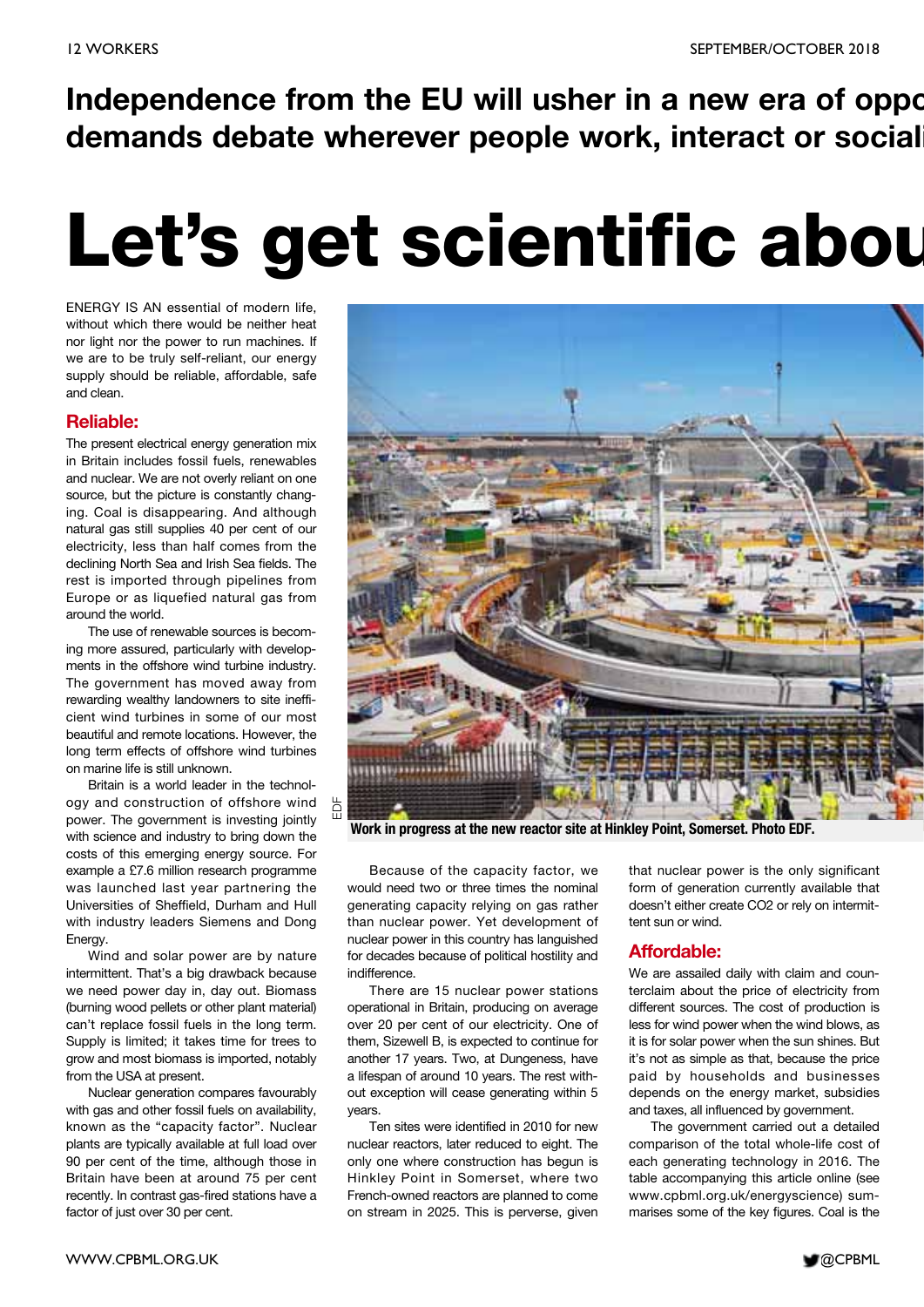## **ortunity for Britain. What do we want for our country? This ise – and an essential topic is energy production…**

## **ut energy**

![](_page_12_Picture_4.jpeg)

most expensive. Once solar and wind power are discounted as unreliable for continuous supply, nuclear, natural gas and biomass emerge as the only serious options on grounds of cost.

Gas and biomass have to be continuously imported in high volume. Such limitations do not apply to the radioactive material needed to run a nuclear power station. The conclusion is that nuclear offers the best prospect of continuously affordable energy, supplemented by modern gas turbines.

Cost estimates for nuclear depend on assumptions about capital spending. But those costs can reduce as more nuclear plants are built – as long as the government plans to do so.

The guaranteed strike price set for Hinkley Point was widely questioned as it was double the market price of electricity at the time. But that price was influenced by government policy and can't be used to compare costs for the future.

#### **Safe:**

The World Health Organization and others carried out a study in 2010 into the safety of different forms of power generation. Coal was least safe; that's to be expected given the air pollution it causes and the number of workers involved in its extraction worldwide, often in conditions no British miner would tolerate.

Surprisingly, though, nuclear was found to be the safest, 40 per cent better than wind! But there is a widely held perception that nuclear power is a disaster waiting to happen, based on three notable incidents; Three Mile Island in the US in 1979, Chernobyl (now in Ukraine) in 1986 and Fukushima (Japan) in 2011.

It's worth looking at the facts. There have been no detectable deaths due to radiation from the meltdowns at either Three Mile Island or Fukushima. In the Japanese case about 1,000 people died in the panic and chaos of a precautionary evacuation. And around 16,000 died as a result of the earthquake and tsunami which led to the reactor meltdown.

The explosion at Chernobyl in 1986 was far more serious, releasing between 5 and 10 times as much radioactive material as Fukushima. Two workers were killed outright and 28 died of acute radiation sickness within weeks. Since then 19 further deaths have been directly attributed to the accident. A UN report in 2005 estimated that 4,000 premature cancer deaths may occur over 80 years as a result of contamination from Chernobyl.

The British nuclear industry is required to operate in a much safer way than prevailed at Chernobyl and that must continue to be rigorously enforced. But disposal of nuclear waste remains a valid concern. Research will be needed into technological solutions for the long-term disposal of existing and future waste.

#### **Clean:**

We want our power generation to be as clean as possible. Nuclear power scores highly as a clean energy source, as even its detractors are forced to admit.

### **'Huge strides in nuclear safety and efficiency have been made.'**

Unlike fossil fuels and biomass, nuclear energy produces no carbon while generating electricity. Carbon is produced during the construction, mining and decommissioning stages of a power station's life; that's true for all sources of energy, whether "clean" or not.

#### **Power for Britain**

Nuclear power should be the principal source of energy in Britain because it is affordable, reliable, safe (within the provisos outlined above) and clean. It should be the chief component of our energy generation mix, alongside gas and renewables.

Huge strides in nuclear safety and efficiency have been made in recent years. And there are also innovative designs such as the modular model (see Workers May/June 2018). The future doesn't have to be like the past, but it does have to be planned for.

There are grounds for optimism. Britain was at the forefront of the development of nuclear power. We still have repositories of skill and research such as the Dalton Institute at the University of Manchester.

Earlier this year the National College for Nuclear opened a "Southern Hub" to promote the skills needed in the building and operation of Hinkley Point C. Its Northern Hub, based near Sellafield in Cumbria, will play a role in planned developments there. But these innovations are piecemeal and need to be strengthened.

There are still those who argue that socalled green energy is the future, by which they mean renewables. The National Infrastructure Committee, set up by George Osborne, recently called on the government to plan for 50 per cent renewable energy by 2030 and to halt any further nuclear expansion. But planning on this basis is utterly illusory. It is important that we speak up for the place of nuclear in our energy plan. Let's have science in place of prejudice! **■**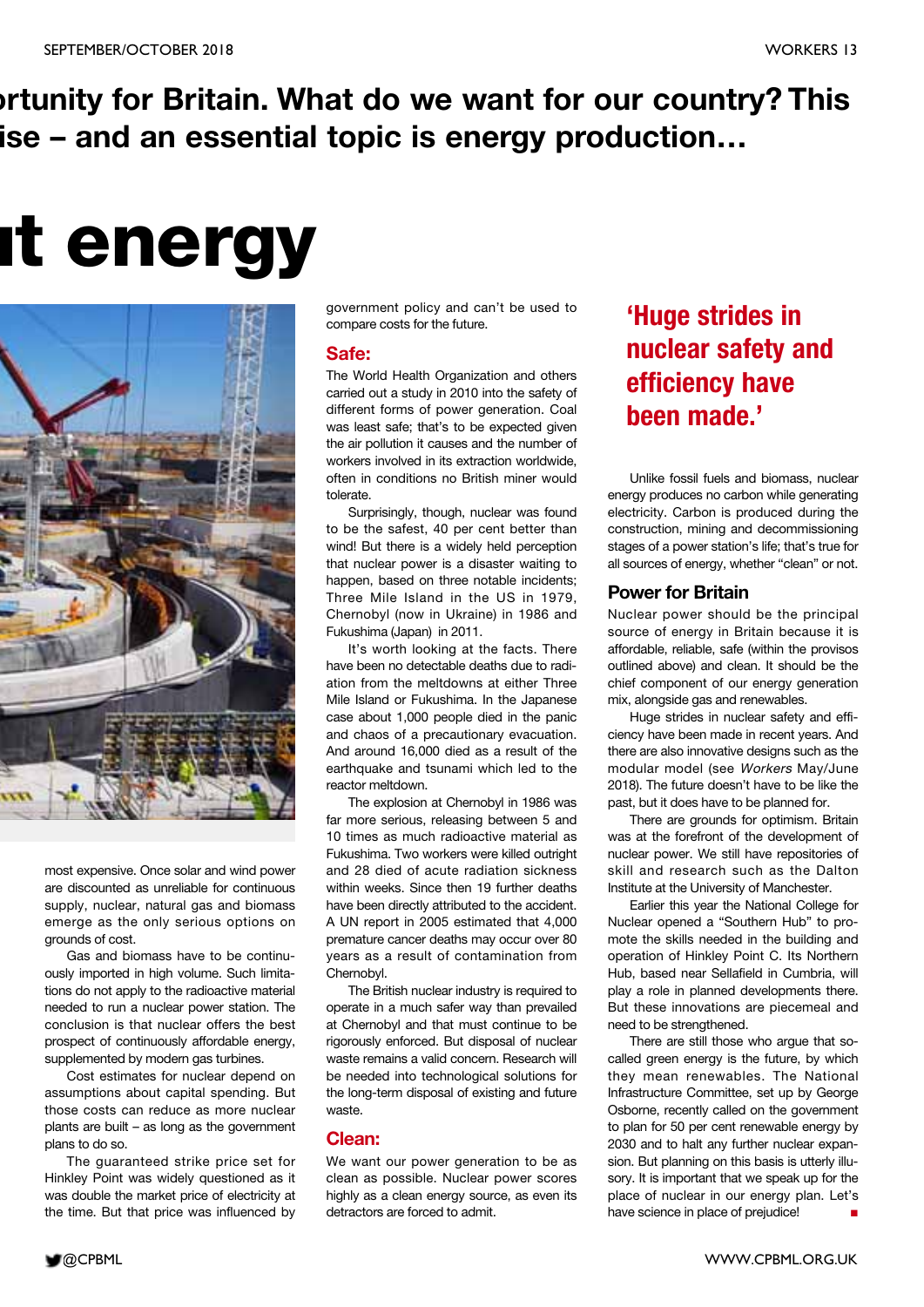## **With Brexit there should come an Exclusive Economic Zon Britain. But government concessions suggest that won't b**

## **The great betrayal? Don't**

THE SHABBY TREATMENT of Britain's fishing industry and fishermen was one of the issues at the heart of the debates leading up to the historic 2016 referendum vote to leave the EU, not only for fishing and other coastal areas of Britain, but for people across the country. The Common Fisheries Policy is one of the clearest examples of how the EEC, later EU membership, failed Britain.

Fishing community demonstrations were regular occurrences on the Thames over decades, covered by Workers and its predecessor The Worker, and their struggle captured the public imagination. Fishing and agriculture have become topics of public debate, as we consider how independence must be backed by food security. Two years on, and with Brexit a few months away, where do we stand?

We should have, as the international laws and agreements governing fishing stipulate, an Exclusive Economic Zone (EEZ). This, according to the United Nations Convention on the Law of the Sea, is either 200 nautical miles off the coast, or the median line where, as across the English Channel, for example, another country's coast abuts the same sea.

#### **Concessions**

Yet government and the civil service have made concession after concession on fish. In the spring, fishing towns saw widespread mass demonstrations when it became clear that the government had sold out fishing in a transition deal, under which we would remain at the mercy of the Common Fisheries Policy until January 2021, with quotas imposed by unelected commissioners, influenced by lobbyists for every country with its eyes on our fish stocks.

Michael Gove is reported by the Financial Times to have assured the Danish fishing industry that Britain would not stick to its guns over coastal limits, as we did not have the capacity to exploit our stocks on our own, in effect welcoming them to come and take as much as they wished. The Danish fishing industry is notorious after a 2017 scandal in which, after their national audit office found widespread quota fraud, two senior civil servants resigned and the minister was "relieved of his position".

Our fisheries are a major asset, for all the

spin that tries to portray them as of little economic import. Our fishing grounds have been described as the best in Europe, and EU member states see access to them as something they will fight to keep. In 2016 we exported £1.17 billion worth of fish and fish products to the EU, importing £1.04 billion.

In terms of catch, boats from other EU countries landed around 760,000 tonnes of fish worth £540 million per year from UK waters between 2012 and 2016, against 90,000 tonnes of fish worth £110 million landed by UK boats fishing from other EU countries in the same period. The EU's strategy is to secure continued access to our stocks, by fair means or, more probably, foul. For them, fish are defined as a "common resource", to which all members states, even the land-locked ones, should have access.

After a gestation longer than an elephant's pregnancy, and months of leaks and rumours, in June of this year the government issued a White Paper, Sustainable Fisheries for Future Generations, consultation on which closes in September. Much of the White Paper is couched in Whitehall-speak which when decoded pays only lip-service to ideas of taking control of our fisheries, and does not go nearly far enough.

We say every fish caught in British waters must be caught by a British registered boat. And every British registered boat must be owned, skippered and crewed by British fishermen. At present, three companies take 61 per cent of quotas for England and Wales. As Greenpeace showed, it was possible (and still will be if the transition agreement were to continue) for a single Dutch-owned vessel to have 23 per cent of

**'Our fisheries are a major asset, for all the spin that seeks to portray them as of little economic significance…'**

![](_page_13_Picture_16.jpeg)

**Newlyn Harbour, Cornwall, the largest fishing por** 

the entire English quota. The historical disadvantages which beset the owners of smaller vessels (under 10 metres) must be removed. These owners make up 78 per cent of the UK fleet.

Moreover, the question of fisheries clearly shows the need for a truly national approach. The White Paper, unsurprisingly, makes repeated reference to a role for the "devolved administrations". Separatists should have no say in the future of our national industry, defined by our single coastline. Fishing towns, whether in Scotland or the West Country, Wales or Yorkshire, have one united interest, as do those who consume the catch.

A genuinely national fisheries policy will

![](_page_13_Picture_22.jpeg)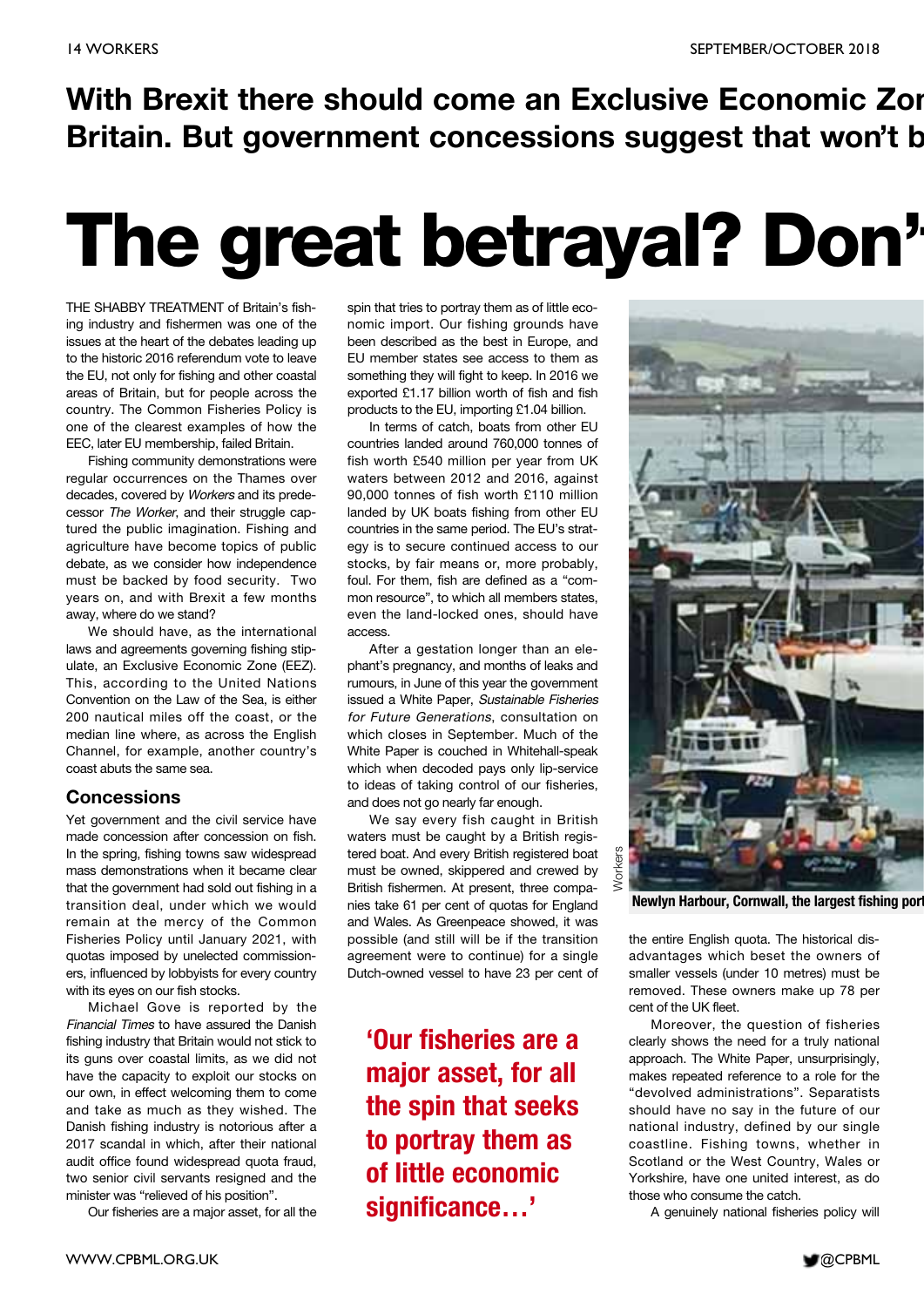**ne to bring control of our marine resources back to be until at least 2021 – if at all…**

## **t let the EU steal our fish**

![](_page_14_Picture_4.jpeg)

#### **t in England.**

stimulate the regeneration of coastal towns and cities. The fishing workforce of the future needs training and education. The number of fishermen fell by around 43 per cent between 1994 and 2014, so more will be needed.

Existing boats and equipment need quayside services, supplies, repairs and maintenance. But more than this, the fleet needs to be built up to meet the challenge. Sixty per cent of our fishing fleet has been scrapped over the years, while EU member states used grants, paid for by taxpayers, to build up theirs. At the end of 1948 the number of fishing vessels in Britain stood at 13,300, it is now 6,383.

Fish processing, for a perishable com-

modity, needs to take place where fish are landed, with consequent implications for new factories and equipment. The industry needs research, monitoring of stocks, and the technology to support fishermen, all of which provide opportunities for universities and colleges in and near coastal areas.

The navy too, has a role. Fisheries protection will be necessary and cannot be enforced with aircraft carriers. The contempt skippers from EU member states show even for EU rules has been demonstrated again and again. So it is probable that they would not at first respect international maritime law, and it would be foolish not to prepare for the necessity.

The EU quota system, for all the outcry

**'A genuinely national fisheries policy will stimulate the regeneration of coastal towns and cities.'**

against the practice, still encourages discards, the system under which fish are thrown back in the sea when a boat has reached its quota. Further, because quotas are applied on a species basis, a boat that reach its quota of one species is forced to put back in to port, and even though its quota might permit it to catch more of other species.

#### **Ignorance – or design?**

Fishermen have no way of stopping the wrong species entering their nets, a fact that has eluded, by ignorance or design, EU policy-makers over decades. Discards are unacceptable. We can now, guided by the science, manage our fish stocks ourselves.

We are not Norway, nor the Faroes, nor Iceland. We have to plan a future for British fisheries that works for our particular circumstances. This must involve those who work in the industry, of course, first and foremost. It would be encouraging if the trade unions that organise in the industry were to spend less time on the internal affairs of a dying and irrelevant Labour Party, and more on the interests of the members. If they wished, they too could be part of determining our future.

The importance of fishing is clear to the class, though not to Westminster (still less Holyrood). As the National Federation of Fishing Organisations says in its response to the White Paper, when Britain becomes an independent coastal state, "everything else flows from that". The Common Fisheries Policy, over decades, showed the world the failure of the EEC, then the EU. A no-deal Brexit would give us the freedom to set a sensible course for the future.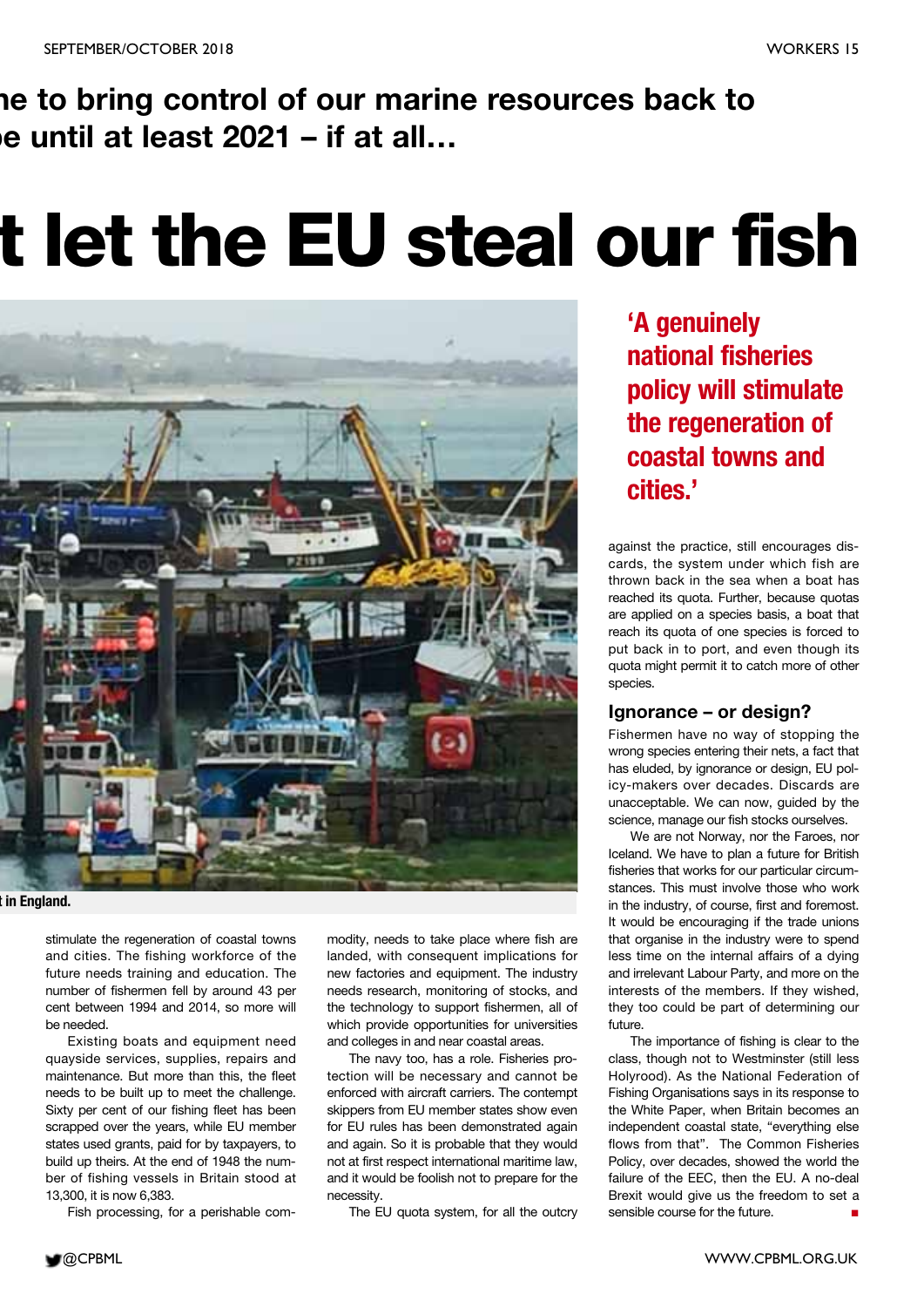**It's been bruised and battered by cuts, reorganisations an that the integrated service is being put back together and**

## **The NHS at 70: all to pl**

![](_page_15_Picture_4.jpeg)

THE NATIONAL Health Service was founded on 5 July 1948. Two days earlier, the Health Minister Aneurin Bevan explained in the British Medical Journal that it would spread the cost of health care "...over the whole of the community so that those who are fortunate enough to remain in good health may help those who temporarily fall out of the ranks."

The biggest NHS union, Unison, organised an event held to celebrate that 70th anniversary. Sadiq Khan, the Mayor of London, quoted Bevan (as portrayed in a 1997 BBC TV drama): "The NHS will last as long as there are folk with faith to fight for it". Khan went on to say that Unison were the fighters for the NHS. The fighters? This may have flattered the event's organisers, but if it's true that the only fighters are in one union the NHS will be lost.

Bevan is the person most often given credit for establishing the NHS. Or if not, people usually mention William Beveridge, whose wartime report is cited as laying the foundations of the modern welfare state, whatever that may mean. In truth the NHS did indeed emerge from the Second World War – from the million men and women under arms who returned to Britain from it.

#### **Forced**

They would in no way have tolerated a return to the hated pre-war means-tested dole or being forced to pay to see a doctor. Together with the families to whom they returned, they forced the NHS on a temporarily pliable Labour Government. There was no backsliding or lengthy transition period.

The NHS is one of three great achievements that Britain has contributed to civilisation. One other is the industrial

**Left: placard held up on the march celebrating the 70th anniversary of the NHS and supporting its continued existence, London, 30 June. The march, which drew tens of thousands of participants, took place five days ahead of the actual anniversary of the NHS's founding on 5 July 1948.**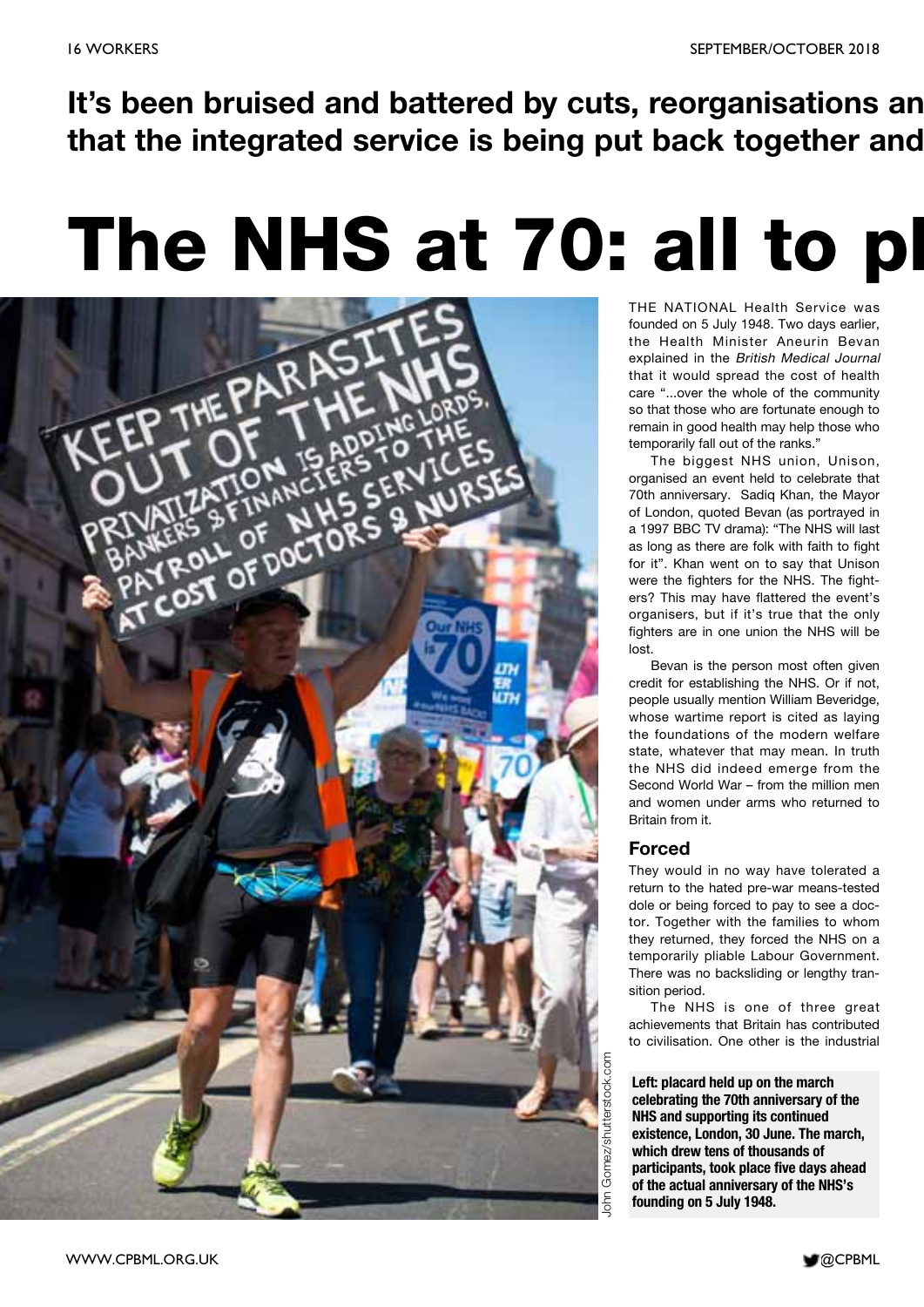### **d privatisations. But little by little workers are ensuring there is a real prospect that it can be rebuilt…**

## **lay for**

revolution, the fruits of which make all modernity possible. The last is the invention of trade unions, more necessary now than ever even with all their flaws.

Among those troops were the Royal Army Medical Corps. Their contribution to the treatment of battle casualties, and its commonwealth of care laid the organisational foundation upon which Beveridge and Bevan acted.

Soon after its inception, the problems facing the service were demonstrated with the introduction first of prescription charges and then dental charges, and then charges for ever more NHS services. Many years later these gaps in the system's armoury gave Thatcher her cue to introduce widespread privatisation.

#### **Unceasing change**

Clinical care has developed beyond all recognition in 70 years. Less beneficially, there has been unceasing organisational change in the service. Too frequently there's the appearance of change when lack of resources makes useful change less likely.

There have been elements of the service run by Local Government, by District Health Authorities, Regional Health Authorities and Health Boards. Then there were NHS Trusts and Foundation Trusts, not forgetting the ill-starred Independent Sector Treatment Centres. All the while hospitals have remained hospitals, doctors remain doctors and nurses remain nurses.

But in many ways much has changed. In Britain there are hospitals without peer internationally, but many which should be demolished. Britain has some of the best doctors in the world, yet steals far too many from countries who need them more than we do. The same theft is true of nurses, whose clinical duties have burgeoned. Also new professions have emerged – paramedics, physiotherapists, radiographers. The list is lengthy, and growing.

There is much about the NHS of which we can be immensely proud, as many of the celebrants have sermonised. And we are told that the NHS is the thing that makes most people in this country proud

**'It was the pressure of workers that led to the formation of the NHS, and it is to workers generally we must look for its sustenance.'**

to be British. But we cannot be complacent at all.

We must be ever vigilant about the twin dangers of continued penetration of private capital – simply privatisation – and underfunding. There are signs that the British people's choice of independence in the Brexit referendum will force on to the NHS the need for self-sufficiency, lacking until now. There are also signs that Thatcher's most potent Trojan horse, the "purchaser-provider split", will be tackled. She aimed to sound the death knell for the NHS; it outlived her.

Which brings us back to the celebrations. If Unison and its membership of more than half a million health workers are the only ones expected to fight for the NHS then it will not last for the next 70 years. It was the pressure of workers that led to the formation of the NHS, and it is to workers generally we must look for its sustenance.

#### **Fragmentation**

The loathed Health & Social Care Act of 2012 (HSCA) is the most significant recent development. It is now widely accepted this law was an attempt to institutionalise fragmentation. For too long only some NHS unions took that view. They will be vindicated.

Recently a prominent NHS manager said that Andrew Lansley, at the time the secretary of state for health and author of the HSCA, should be put up against a wall and shot. The service, including its most senior staff, have found ways in which to undermine the insidiousness of the act's provisions.

It's one of those under-the-radar examples of how workers can fight for what is right. First of all many workers displaced from the organisations the HSCA abolished (Strategic Health Authorities & Primary Care Trusts) found work in the new ones created (Health Education England and NHS England among them). They brought with them the service's own ethos, explicitly counter to fragmentation.

Little-by-little, the integrated service is being put back together. Clinical Commissioning Groups, Lansley's muchvaunted "GP commissioning", are being clustered into the same configuration that the abolished PCTs were in. Moves are afoot to bring together NHS England (the Commissioning Board) and NHS Improvement, itself a merger of the Trust Development Authority & Monitor.

#### **Significant**

These may seem innocuous developments, but they are significant and real change is gradually under way. And NHS England chief executive Simon Stephens stated that the internal market, the purchaser-provider split, may end.

These will be limited by existing legislation. But creating new structures in practice, to then be confirmed in law, would be both effective and the polar opposite of Lansley's "smash everything to pieces with new legislation" approach.

Brexit, as everywhere else, is having an effect. The prospect of having to train our own health workers as opposed to stealing them from abroad, has forced Health Education England to come up with the service's first workforce strategy for a generation. The aim of self-sufficiency is central to that. There's a long way to go, but the direction is positive.

That the NHS has survived these seventy years is an achievement. That it can be rebuilt is a real prospect. That just leaves us with industry and the unions to sort out!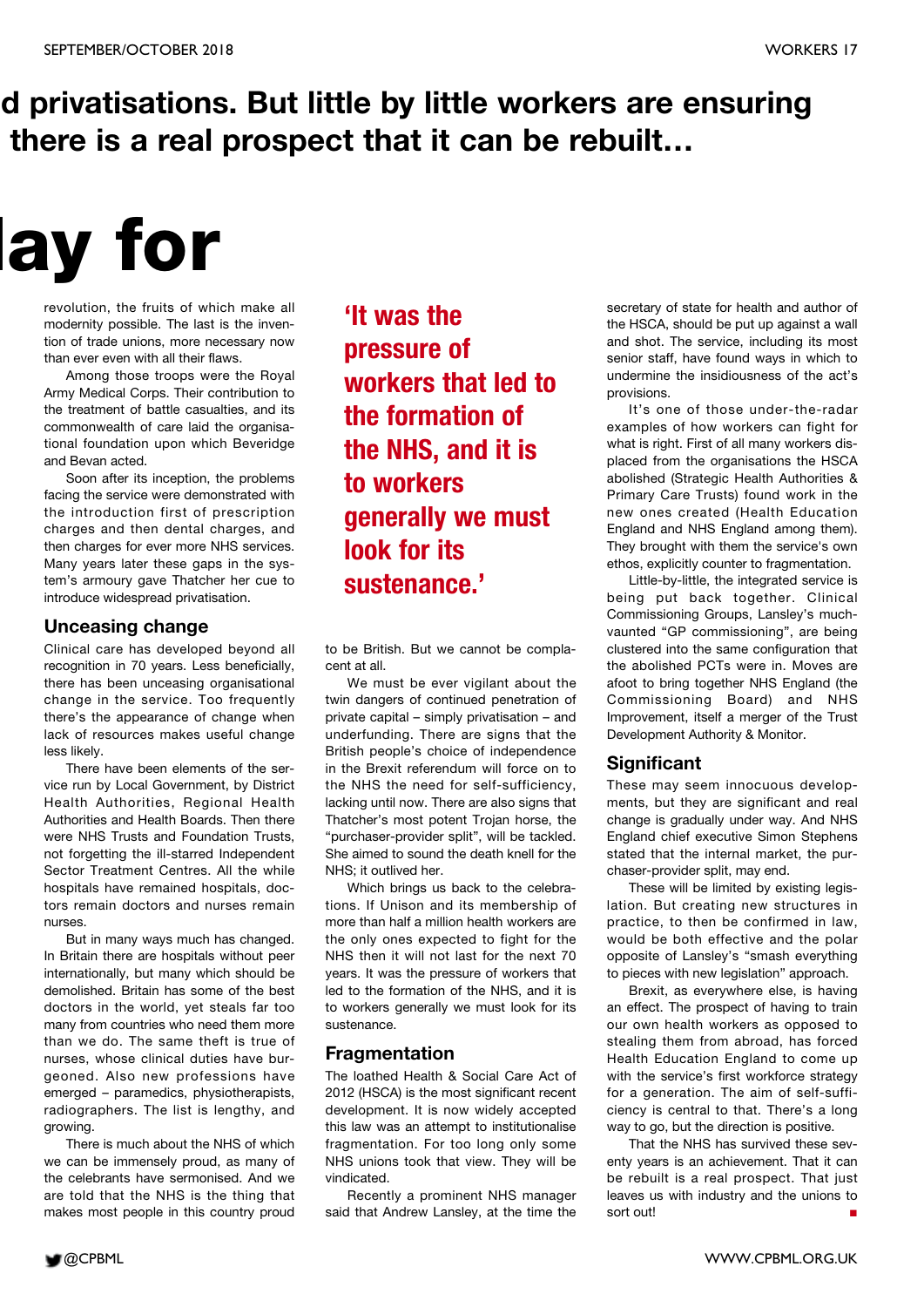## **While the separatists pledge their continued devotion to d the EU – and an independent Britain needs to ditch it…**

## **Devolution – a failed ide**

![](_page_17_Picture_4.jpeg)

**Separatists on the march in Inverness on 28 July show their true colours: not independence but dependence on the EU. Note the presence of Union flags on the left, part of a counter-demonstration by supporters of British unity.**

THE SCOTTISH separatists' agenda cannot succeed politically. Their rallies are shrinking despite inflated claims of numbers. At the 2017 general election the pro-EU Scottish National Party dominance was rocked by a significant loss of seats. The party won only

### **'An unprecedented battle is under way at the Supreme Court in London.'**

35 of the 59 Scottish constituencies – a fall of 21 seats from the 56 it took in 2015.

The anti-EU Conservatives, on the other hand, secured 13 seats in Scotland – the party's best performance in the country since 1983.

So now the Scottish government has resorted to the "legal" route to undermine Brexit and thwart the fight to achieve a united and independent Britain. Behind this desperate move is the hope that the quest for a second Scottish independence referendum can be revived.

An unprecedented legal battle is under way at the Supreme Court in London in which the British government is challenging the Scottish parliament's right to pass Brexit-related legislation. It is one that the devolved parliament in Edinburgh could clearly see coming when they voted (by 94 to 30) – against the advice of their Presiding Officer that the bill was outside its competence – to pass the EU Continuity Bill.

This bill was an attempt to have a slate of 24 administrative powers handed to the Scottish parliament after Britain regains them back from the EU after Brexit. That Britain as a united whole deals with these issues (such as fisheries, agriculture, food labelling and public procurement) is seen to be essential by the British government in order to safeguard the integrity of the UK's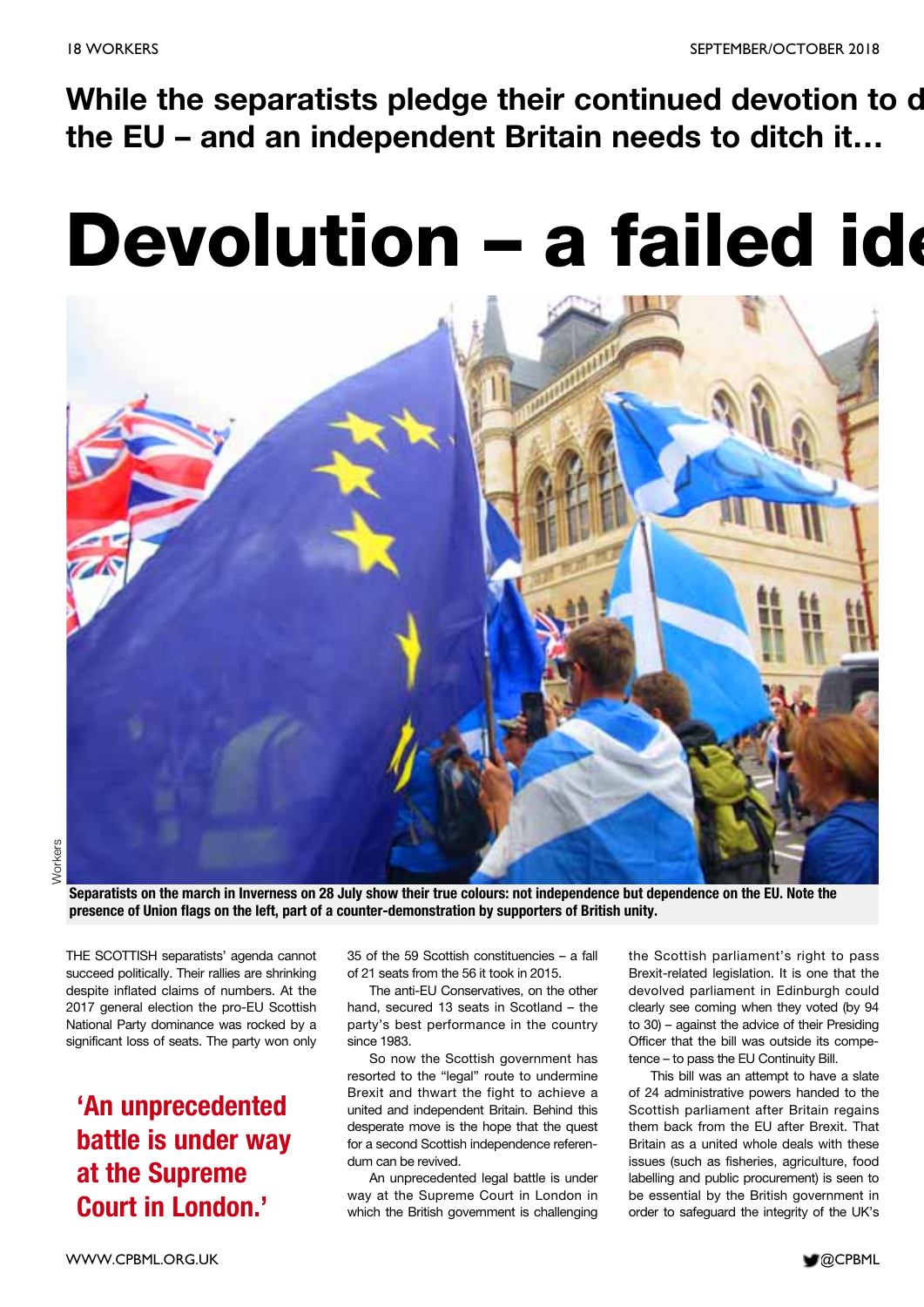### **dependence on Brussels, devolution belongs in the era of**

## **ea from a failed era**

#### own internal single market.

Seven Supreme Court judges are hearing the case, which opened in July. The Court resumes in October, when judgement will be reached. The opening statement by Lord Keen QC was clear: "The principal point is really a very simple one – the Scottish Parliament has sought through design to overcome the clear and expressed limitation placed upon it by the United Kingdom Parliament under the Scotland Act itself. The sovereign (UK) Parliament is untrammelled by the statutory legislative restraints imposed on the Scottish Parliament. The UK Parliament is sovereign, the Scottish Parliament is not."

#### **Restriction**

The written submission from the British government insisted: "The Scottish bill purports to adopt powers to continue to give effect to EU law, requires the Scottish Ministers to have regard to EU law in certain areas after withdrawal including subsequent changes in that law, and to restrict the ability of UK ministers to legislate.

"In simple terms: legislation addressing the effect of withdrawal from the EU, in particular making provision for the continued application of established law in areas currently within the competence of the EU, is a matter for Parliament and not the devolved legislatures."

Lord Keen QC pointed out that such a bill would create "dual and inconsistent regimes" within Britain and was designed to "directly frustrate the purpose" of the Withdrawal Act which was aiming to create a cohesive body of laws after Brexit.

He said the Scottish bill would create "a separate and novel body of law" which would "fundamentally undermine" the Withdrawal Act. He said he was clear that the Scottish bill was "inconsistent with the UK Act at the most basic of levels" and that "the two simply cannot stand together."

It is worth spelling out these points as they could not more clearly demonstrate the pinnacle of folly that devolution has become. Its architects – and the Blair government that ushered it in – must have been aware of such ultimate contradictions.

The concept of devolved legislatures, developed during the decades of our dalliance with the European Union (and its attempt to construct a United States of Europe) rested on the EU idea of compliant "regions" – just like Scotland and Wales. The people of the north of England stood firm against the devolutionists and rejected the ideas of regional or federal parliaments – and so began the decades of successful struggle to break free from the EU and gain independence.

But it will be a hard task to reverse the embedded ideas of separatism, regionalisation or federalism. Six industrial trade unions took a robust stand for unity and against the break up of Britain in the 2014 referendum on Scottish independence; and the RMT was the splendid example of a trade union voice pitted against the EU and its privatisations and migration of labour and capital, in the 2016 referendum on the EU.

We must revive such voices of workers now – especially in the upcoming battle for independence and success for a whole, united Britain. Of relevance to organised workers is the history of the journey to devolution and separatism: look at how the industrial militancy of the late 1960s and early 1970s in Scotland was channelled down the path of separatist thought in movements led by the Scottish TUC, such as the Campaign for a Scottish Assembly.

#### **Rejected**

The same process was seen in Wales as early as 1950 in the "Parliament for Wales" campaign. The National Union of Mineworkers in South Wales resisted taking part. Yet the separatists did not give up, even after the rejection of the devolution idea in the 1979 referendum on forming a Welsh Assembly.

In northern Ireland, there is the farce of legislators idling on large salaries while their assembly has lain closed for over a year and a half. Although DUP support for Brexit is welcome, in the Supreme Court case under discussion, the leading law officers of both the Welsh Assembly and the Northern Ireland Assembly have given active support to the Scottish government.

If "direct rule" works in northern Ireland life goes on almost as normal – why not apply the same to Scotland and Wales and be rid of expensive and futile layers of

### **'The adherents of separatism are becoming increasingly embittered.'**

bureaucracy that are at odds with achieving the best for Britain following Brexit?

But with the growing realisation that the separatist project has failed and is going nowhere, its adherents are becoming increasingly embittered. This may result in a period of social stress and turbulence in the areas of the country affected. A good example was the 28 July separatist march and rally in Inverness where many EU flags were on show alongside saltire flags and other "yes to independence" banners.

As usual the number of marchers was inflated: the whole march was videoed, and careful counting revealed no more than 3,500 against the claimed number of 14,000. But the vehemence of the abuse shouted at people on the pavements opposing them was quite startling. The local supporters of the pro-British unity and anti-separatist campaign A Force for Good were particularly targeted by a sinister phalanx of black-clad, saltire-waving motorcyclists.

Those opposed to the separatist marchers included trade unionists from the RMT and Musicians' Union. A schedule of further rallies is planned, but already leading SNP members – like Kenny MacAskill – have warned of the futility of holding them, given such opposition in the streets and the danger of turning the public against their project.

Still, the vision of breaking up Britain is not going away any time soon. A kind of gradualism is being employed. Accumulating powers through a raft of minor legislation and acquiring economic control over a long period of time could eventually result in quasi-independent entities within Britain, all the more fit to break away and

*Continued on page 20*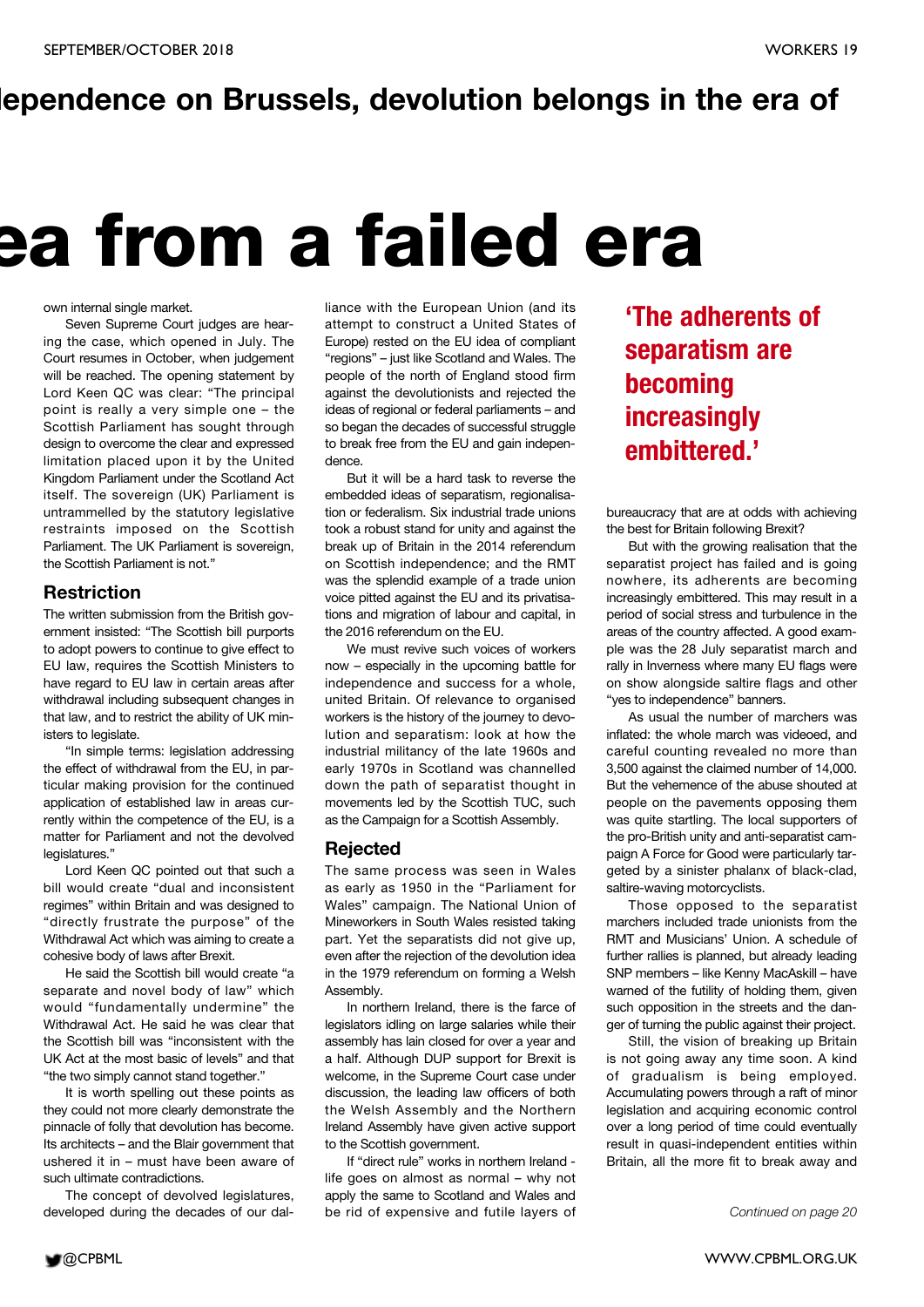*Continued from page 19*

return to the embrace of the EU.

The concept of "full fiscal autonomy" is a demand that falls easily from the lips of both SNP and Scottish Labour, with weak opposing ideas from Conservatives and Liberals. The call for federalism – which may mean to some a pathway to separation, to others a cover for regionalisation – became a catch phrase as the defeat of separatism became obvious in the 2014 referendum.

Gordon Brown vowed to gift it to the whole of Britain, the Cameron government toyed with it, and on the "left" it was dressed up as Progressive Federalism.

The Scottish government will still have several cards to play. In an article in *The Scotsman* in August 2013 headed "SNP abuse machinery of government", former Labour MP Brian Wilson wrote: "It is improper for civil servants to be used to churn out Nationalist propaganda and pronouncements."

That was during the course of the referendum on Scottish independence when the full force of Holyrood and its funded bodies was brought to bear to boost the separatist cause. Likewise, the Cameron government it spent over £9 million on the side of the EU the 2016 referendum. In both cases the people won through, despite the odds stacked against them.

#### **Taking a stand**

The SNP, severely diminished by the electorate at the last general election, still has 35 MPs in Westminster. This rump has gained much succour from the Labour Party's decision to back staying in the EU's single market and customs union. (Let's not bother with whether it's "a" customs union or "the" customs union.)

As *Daily Telegraph* Scottish Editor Alan Cochrane put it, "SNP call the tune and Labour are happy to play along." What's on the cards is a so-called "progressive" alliance aimed at dealing a mortal blow to a real Brexit.

If this attempt to retain the essential elements of the EU leads to a long transition out of the EU, the SNP would take the opportunity to engineer a long transition

back into the Brussels net, trying to gain its support for Scottish independence en route. That's another reason why the Brexit process must be much more speedy and decisive.

Meanwhile, unions and industry are taking a more robust stance against the Scottish government. Education unions and educationalists are seething about falling standards, NHS staff decry the lack of investment, the powerful whisky industry opposes the policy on the single market, and National Farmers' Union speakers have called for a united front with the whole UK to take advantage of opportunities post-Brexit.

#### **'Austerity' drive**

Workers from several trade unions have condemned the pro-austerity policies in the Scottish government's recent Growth Commission Report (widely seen as a blueprint for future Scottish independence). They find that growing youth unemployment remains untackled, and that this is related to the upsurge in drug-related problems in cities like Glasgow and Dundee.

Opposition to the merger of British Transport Police with Police Scotland under devolved powers continues unabated, despite being given the go ahead by the Scottish Government. All three rail unions, RMT, TSSA and Aslef have united in opposition to it and demand its reversal.

Mike Hogg, speaking for the RMT on BBC Radio Scotland news on 24 July, said the forced merger was a result of "an ideological obsession" on the part of the Scottish **'Unions and industry are taking a much more robust stance against the Scottish government…'**

government, and that it was "a recipe for disaster" and that "was not working".

Citing the railway network as "a magnet for anti-social behaviour" he insisted that the specialist skills of the British Transport Police were needed and that the general police force was preoccupied with many other pressing problems and lacked the skills base required to deal with the railway.

The overwhelming economic case for workers and the country, Britain, to remain united and to develop and enhance that unity is a powerful one.

As an integrated part of the United Kingdom, Scotland will be best placed to pursue the current revival of naval architecture and shipbuilding, the continued development in exploration for oil and gas in the North Sea, the fledgling aerospace industry and spaceport plan for Sutherland, the specialist products in fishing, farming and whisky, as well as plans for the revival of a new technology steel industry. All of this, of course, requires Britain-wide investment, support and national planning.

## **Meet the Party**

**The Communist Party of Britain Marxist-Leninist's regular series of London public meetings in Conway Hall, Red Lion Square, WC1R 4RL, will continue on Wednesday 17 October (see notice, page 10). And you can find us distributing Workers and leaflets at Burston – see page 5 for details.**

**As well as our regular public meetings we hold informal discussions with interested workers and study sessions for those who want to take the discussion further. If you are interested, we want to hear from you. Send an email to info@cpbml.org.uk or call us on 020 8801 9543. M**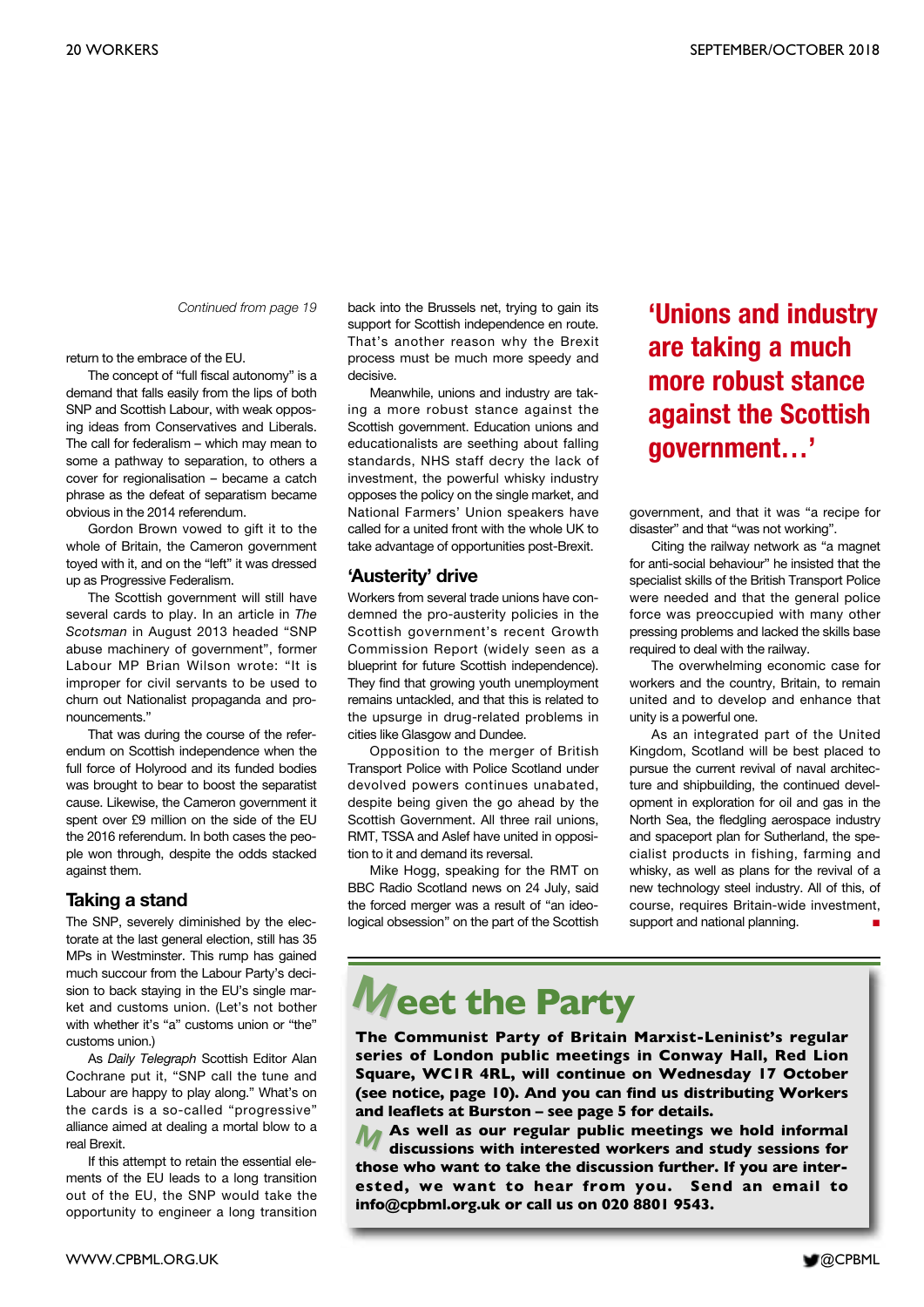## **IMF critic Joseph Stiglitz is back with a new book about how globalisation harms workers everywhere…**

## **Capital vs. workers**

*Globalization and its discontents revisited: anti-globalization in the era of Trump***, by Joseph Stiglitz, paperback, 528 pages, ISBN 978-0141986661, Penguin, £9.99. Kindle & e-book editions available.**

THIS BOOK by the 2001 Nobel economics prize winner expands and updates his bestselling *Globalization and its discontents*. That critique of the role of the International Monetary Fund is supplemented by a study of globalisation's increasingly harmful effect on the working classes of the USA and Europe.

Stiglitz notes, "Globalization has become a race to the bottom, where corporations are the only winners and the rest of society...is the loser." He continues: "Those at the top got more than 100 percent of the gains, meaning that the rest – and unskilled workers in particular – were worse off."

"The conflict is not so much between workers in developing countries and those in developed countries, but between workers around the world and corporate interests… on one side, workers and consumers – the 99 percent – in both developed and developing countries, versus corporate interests on the other."

He says of the Transatlantic Trade and Investment Partnership and similar deals, "The trade agreements were unfair, but they were unfair in favor of America and other advanced countries – the developing countries were justified in their complaints. But the agreements were also unfair in favor of corporations, and against workers whether in the advanced countries or the poorer ones."

So the workers in America "were also right to complain". The Trans-Pacific Partnership, typically, "was an agreement

**'They claimed, falsely, that the only way to save ordinary citizens was to save the bankers…'**

![](_page_20_Picture_12.jpeg)

**Anti-TTIP protest, Glasgow, July 2014.**

that served corporate interests, with negligible benefits for the U.S. economy as a whole." This is a common feature, as he explains.

Pension funds and sovereign wealth funds hold huge funds for investment, and there are massive needs for long-term investment. Stiglitz points out the obstacle to using one to solve the other, "But standing between the two were short-term financial markets, which paid little attention even to the most pressing global problems…"

#### **After the crash…**

After the 2008 crash, the US government and those of other countries too "...appointed the very people who were responsible for the crisis to sort it out. Not surprisingly, they put the bankers' interests ahead of the rest of society – ahead of those losing their jobs and homes. They claimed, falsely, that the only way to save ordinary citizens was to save the bankers. The 'recovery' was focused on the bankers, not on ordinary citizens…"

"The private sector, on its own, created many of the central problems facing national economies and global society: inequality, environmental degradation, and instability. The private sector, on its own, won't solve these problems." The market, the private sector, the corporations, in a word, capitalism, is the problem, not the solution.

Stiglitz explains "why it's so difficult to make changes, to make the changes that would enable globalization to work: the corporate forces that have created a globalization that works for them, but not for the rest, are not going to easily and willingly give up their power."

When he writes of reforming globalisation, the giant corporations – the cause of globalisation's failure to benefit us all – miraculously vanish. Later he pleads, "...if the 1 percent must pursue its own self-interest, it should at least be an enlightened self-interest." He relies on them to make the changes society needs, but seems to know his quest to reform globalisation will fail.

Stiglitz's most likely scenario is that corporations will continue to reap a disproportionate share of the gains. Yet he acknowledges "the more remote possibility that domestic political forces in the United States and Europe circumscribe market power." This is the future that we must make. **■**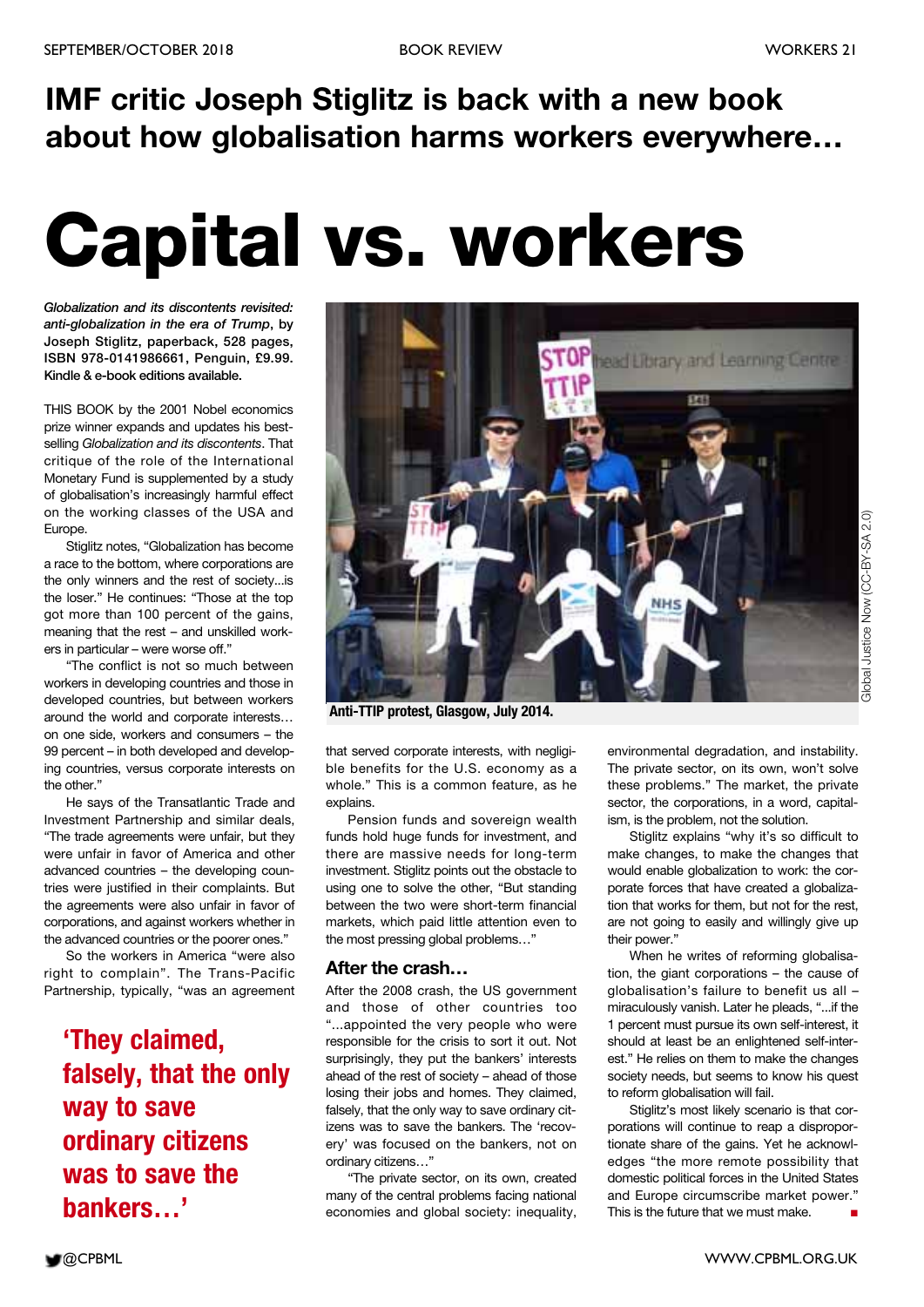## **A war unique in our history: a remaking of our country wa on the field of war but also in people's hearts and minds…**

## **The English Civil War (164**

THERE HAVE been power struggles before and since among rich elites or between rival aristocratic houses. The English Civil War was entirely different, actively involving whole swathes of society normally excluded from control.

In England, Charles I's reign witnessed rising discontent almost from his succession in 1625. Costly, failed wars led to inflation and taxation. Religious reforms were unpopular and seen as taking the country towards Catholicism. And there was an underlying sense that the country was not being ruled in the best interests of its people.

#### **Bankrupt**

In 1640 Charles summoned parliament. He was bankrupt, but wanted to raise an army to suppress opposition in Scotland, where he was equally unpopular. The House of Commons in the Long Parliament (as it became known) represented a cross-section of the ruling class establishment: gentry, merchants, lawyers. But almost for the first time in English history, elections were contested on political issues.

The real strength of those opposed to the king in the House of Commons came from outside parliament, across a wide cross-section of society. Generally support for parliament came from the economically advanced south and east of England, whereas the king's support came from the economically backward areas of the north and west. In Yorkshire, Lancashire and Sussex, there was a clear division between parliamentarian, rebellious industrial areas and royalist agricultural areas.

There is no simple reason why opposition to the king and his ministers moved from protest to armed revolt in the First Civil War (1642-46). It is likely that popular discontent over a range of different political and religious issues produced such a heady and powerful mix that trust in the king and his government totally collapsed. The "humble respect and awful reverence which is usually given to nobility, gentry and clergy", as Edward Chamberlayne put it in 1672, crumbled in these tumultuous times.

In November 1641 parliament passed

the "Grand Remonstrance" setting out their many grievances against Charles. The ing's next move was disastrous and prompted open revolt. He went to parliament with a body of soldiers intending to arrest the five leading members of the parliamentary opposition. Warned beforehand, they had left the Commons by the time Charles arrived. The king's bungled attempt at a coup made them heroes.

King Charles left London and shortly began to raise an army against the rebellious parliament. In turn, parliament decreed that they did not require Royal Assent to make laws, taking control of local militias and a growing volunteer army. And so in 1642 war began.

Dissatisfaction about the conduct of the war led Oliver Cromwell setting up the New Model Army in 1645. Its composition was unusual, including a broad cross-section of society in contrast to armies elsewhere at that time. The broader social origins of its soldiers provided literate, argumentative soldiers with easy links to friends in civilian political movements.

The first armies of both sides had been formed largely of volunteers. Although diluted by conscription from the second year of the war, this sense of fighting for a cause they believed in remained a strong factor amongst parliamentary armies, and was transferred to the New Model Army.

#### **Organised**

The New Model Army was disciplined and well organised, averse to looting. Quite soon promotions to officer rank were on merit rather than social rank. It took a major political battle in parliament to ensure acceptance of these forms of military organisation.

Parliamentarian forces eventually gained the upper hand and in May 1646 Charles surrendered to the Scottish army. He was handed over to parliament when the Scots withdrew from England in January 1647.

In April 1647 parliament tried to disband the New Model Army but failed. Soldiers refused to disband. After months of dispute with parliament, they declared, "We were not a mere mercenary army" and would not disband without settlement of both their own grievances (including arrears of pay) and the people's political and religious liberties.

![](_page_21_Picture_21.jpeg)

**Detail from the statue of Oliver Cromwell by Sir Wi House of Commons on 31 October 1899. Photo** Loz

In June 1647 a troop of 500 cavalry seized the king and brought him to Newmarket where the rest of the army was. In August the army occupied London. That October the Council of the Army, with representatives of the rank and file as well as officers, debated the settlement of the kingdom, known as the Putney Debates. They even discussed An Agreement of the People, a manifesto produced by radical Levellers.

The escape of Charles from detention brought the debates to an end and opened the Second Civil War. The New Model Army

### **'The office of king was formally abolished on 17 March 1649.'**

**<sup>•</sup> A longer version of this article is on the web at www.cpbml.org.uk.**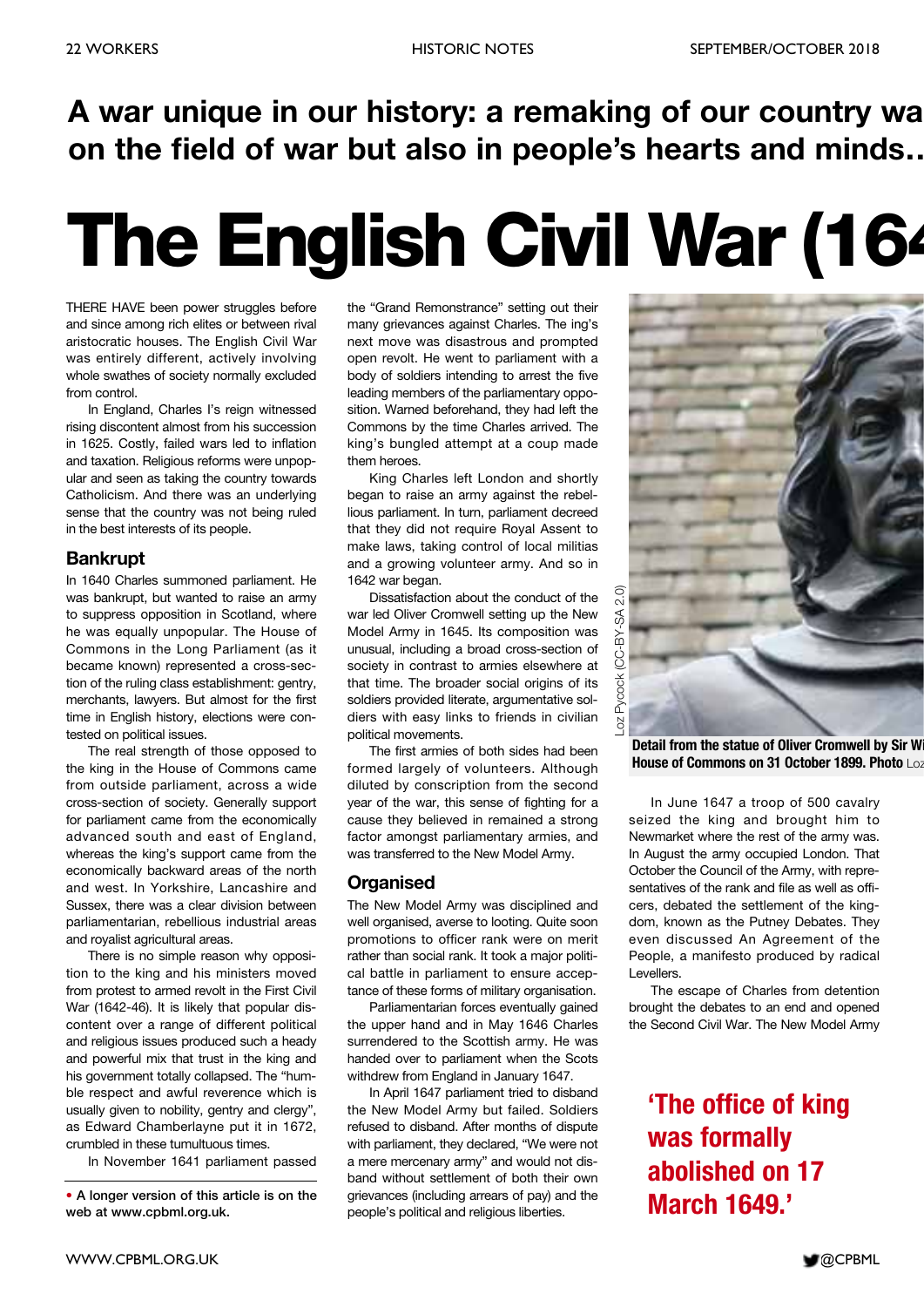## **s fought not only**

**…**

## **42-1649)**

![](_page_22_Picture_3.jpeg)

**illiam Hamo Thornycroft RA, unveiled outside the** z Pycock (CC-BY-SA 2.0).

> had to put down scattered mutinies and then fight a Scots army enlisted to support Charles. That was defeated in August 1648, ending the war.

#### **Tyrant, traitor**

Charles I was put on trial in January 1649. Condemned as a "tyrant, traitor, murderer, and public enemy to the good people of this nation", he was executed on 30 January. The office of king was formally abolished on 17 March.

After the Putney debates the heyday was over for the Leveller cause. The momentum of the republican side veered towards the wealthy, anxious to protect the interests of property. Gradually the New Model Army became ever more a professional body and the days of sermons, lectures, leaflets, agitators and citizens in uniform passed.

The Levellers, Diggers and Ranters disappeared from view and lost their impact on the public arena. But the English people's view of the world had changed forever. **■**

#### **Worried about the future of Britain? Join the CPBML.**

## Worried about the future of<br>Britain? Join the CPBML. *WITHOUT INDEPENDENCE*

**The Communist Party of Britain Marxist-Leninist held its 17th Congress in 2015. The published Congress documents are available at www.cpbml.org.uk. At that time the need to leave the EU was urgent, and on 23 June 2016 the working class of Britain took the vital step to eject the EU from Britain and entered a new epoch. The tasks identified at the 17th Congress remain as relevant as ever, and the decision to leave the EU makes the question of Britain's independence immediate and practical. The tasks facing the working class and Party are:**

**Develop a working class industrial strategy** for the building of an independent industrial manufacturing base for Britain, including the development of our energy industry. Our capacity to produce is the basis for providing the public services the working class needs.

**Rebuild Britain's trade unions** to embrace all industries and workplaces. The trade unions must become a true class force not an appendage to the Labour Party or business trade unionism. Reassert the need to fight for pay.

**Preserve national class unity** in the face of the European Union and internal separatists working on their behalf. Assert workers' nationalism to ensure workers' control and unity. Resist the free flow of capital and the free movement of labour.

**Oppose the EU and NATO (USA) militarisation** of Britain and Europe and the drive towards war on a global scale. Identify and promote all forces and countries for peace against the USA drive for world domination by economic aggression, war and intervention. Promote mutual respect and economic ties between sovereign nations on the principles of non-interference and independence.

**Disseminate Marxist theory and practice** within the working class and wider labour movement. There is no advance to socialism without Marxism. Develop again our heritage of thinking to advance our work in and outside the workplace.

**Re-assert that there are only two classes in Britain** – those who exploit the labour of others (the capitalist class) and those who are exploited (the working class). Recruit to and build the party of the working class, the Communist Party of Britain Marxist Leninist.

#### **Interested in these ideas?**

• Go along to meetings in your part of the country, or join in study to help push forward the thinking of our class. Get in touch to find out how to take part.

• Subscribe to *Workers*, our bimonthly magazine, either online at cpbml.org.uk or by sending £12 for a year's issues (cheques payable to Workers.) to the address below. UK only. Email for overseas rates.

• Sign up for our free email newsletter – see the form at www.cpbml.org.uk

#### **CPBML**

78 Seymour Avenue, London N17 9EB

**email** info@cpbml.org.uk **twitter** @cpbml **www.cpbml.org.uk phone** 020 8801 9543

![](_page_22_Picture_26.jpeg)